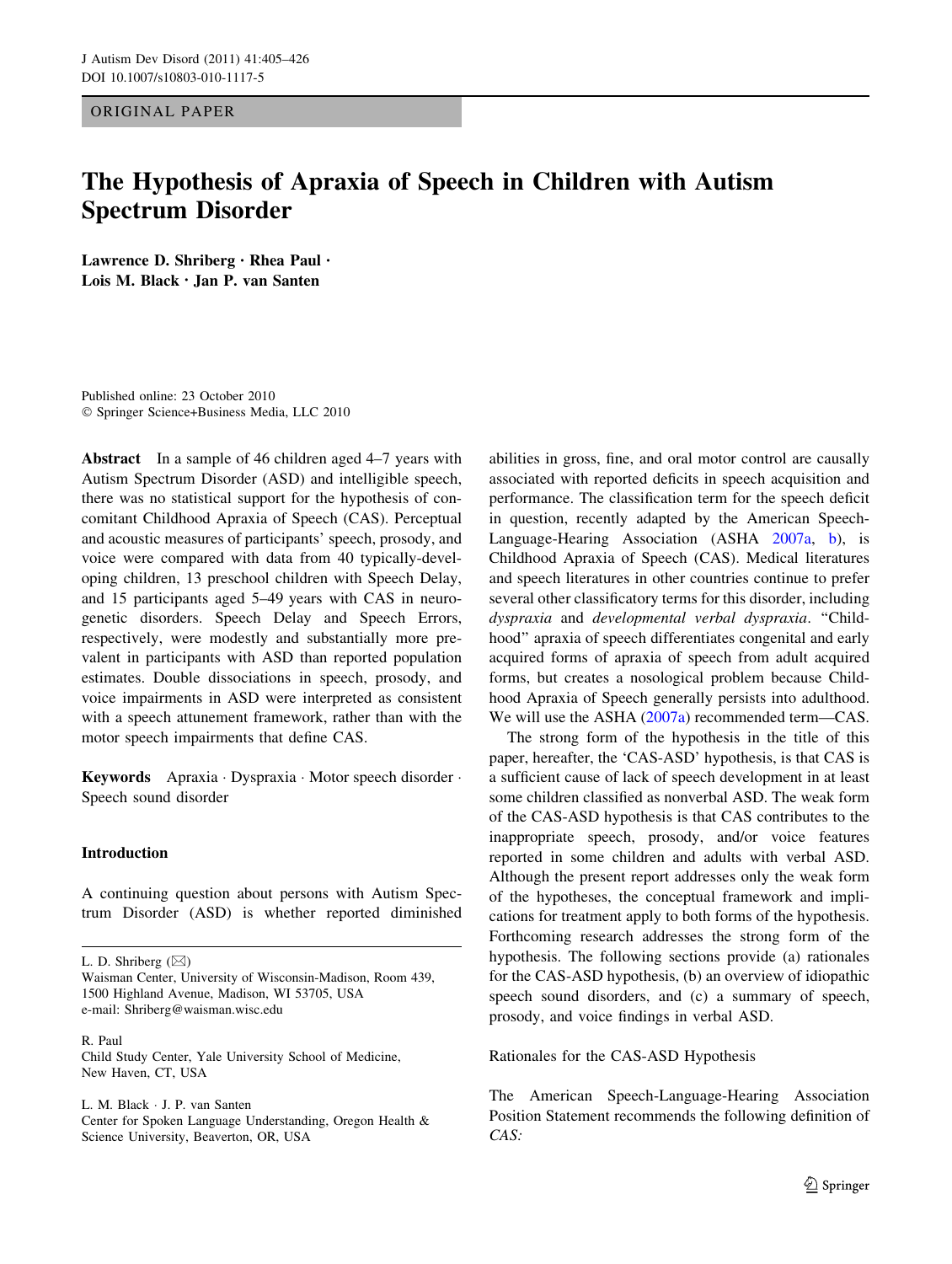Childhood Apraxia of Speech (CAS) is a neurological childhood (pediatric) speech sound disorder in which the precision and consistency of movements underlying speech are impaired in the absence of neuromuscular deficits (e.g., abnormal reflexes, abnormal tone). CAS may occur as a result of known neurological impairment, in association with complex neurobehavioral disorders of known or unknown origin, or as an idiopathic neurogenic speech sound disorder. The core impairment in planning and/or programming spatiotemporal parameters of movement sequences results in errors in speech sound production and prosody. (p. 1)

Three conceptual and empirical perspectives motivate the hypothesis that CAS may be causal to the absence of speech development in some children with ASD or in others, to perceptible differences in speech, prosody, or voice.

# Motor Skills

A primary rationale for the CAS-ASD hypothesis is findings indicating that persons with ASD have praxis deficits affecting imitative processes and impairing acquisition and performance of a range of motor skills. Reviews of this literature and the neural correlates of praxis findings in ASD are beyond the scope of the present report; for representative data and overviews of research during the past two decades see Dawson, Mottron, and Gernsbacher (in press); Dowell et al. [\(2009](#page-18-0)); Dziuk et al. [\(2007](#page-18-0)); Gernsbacher et al. [\(2008](#page-18-0)); Green et al. [\(2002](#page-18-0)); Goldmann Gross and Grossman ([2008\)](#page-18-0); McDuffie et al. [\(2007](#page-19-0)); Mostofsky et al. [\(2007](#page-19-0)); Mostofsky et al. [\(2006](#page-19-0)); Ozonoff et al. ([2008\)](#page-19-0); Page and Boucher [\(1998](#page-19-0)); Rogers [\(2009](#page-19-0)); Rogers et al. [\(1996](#page-19-0)); Russo et al. [\(2009](#page-19-0)); Smith and Bryson [\(1994](#page-20-0)); Vivanti et al. ([2008\)](#page-21-0); and Zadikoff and Lang [\(2005](#page-21-0)). A parsimonious extension of the findings from studies in other motor domains is that a praxic deficit in speech may account for the failure of some children with ASD who have adequate cognitive ability and communicative intent to acquire articulate speech (the strong version of the CAS-ASD hypothesis), and for others with ASD to have atypical speech, prosody, and/or voice (the weak version of the CAS-ASD hypothesis). As reviewed in the following sections, CAS is the one subtype of speech sound disorder whose neurobehavioral substrates could account for the speech, prosody, and voice findings reported in ASD (Shriberg [2010a](#page-19-0), [b\)](#page-20-0). Unlike dysarthria, a class of neuromuscular speech disorders that constrains the precision of speech production, the transcoding (planning/programming) deficits that define CAS (van der Merwe [2009\)](#page-20-0) are functionally sufficient to disrupt the onset of speech and/or speech precision and stability.

A constraint on the CAS-ASD hypothesis is that many speech researchers have concluded from diverse conceptual and empirical considerations that speech is domain specific (e.g., Dewey et al. [1988](#page-18-0); Kent [2000](#page-18-0), [2004](#page-18-0), [2010](#page-18-0); McCauley et al. [2009](#page-18-0); Potter et al. [2009](#page-19-0); Smith [2006](#page-20-0); Weismer [2006;](#page-21-0) Watkins et al. [2002](#page-21-0); Ziegler [2002](#page-21-0), [2008](#page-21-0)). The perspectives in these and other sources are that the neural substrates of apraxia of speech differ from the neural substrates posited for other motor systems and other types of apraxia (e.g., oromotor apraxia, limb apraxia, ideomotor apraxia).

A recent empirical constraint on the CAS-ASD hypothesis are results discussed in Pickett et al. [\(2009](#page-19-0)), which summarizes findings from reports of 167 individuals with nonverbal ASD who acquired speech at age 5 or older. Records indicated that these individuals learned skills including "imitating sounds, words, and phrases," "answering simple questions," "requesting spontaneously," "using complete sentences," and "speaking in spontaneous complex sentences'' (p.13). Crucially for the strong version of the CAS-ASD hypothesis, however, the speech findings in Table 1 of Pickett et al. ([2009\)](#page-19-0) do not include information consistent with the signs of CAS described later in the present report.

## Genomics

A second rationale for the CAS-ASD hypothesis is based on the possibility of common genetic origins. Whereas numerous candidate genes and regions of interest for autism spectrum disorders have been reported, the widelystudied FOXP2 transcription gene is the only gene to date associated with CAS. The origins of both disorders are viewed as strongly heritable and both involve cognitivelinguistic impairments, suggesting the possibility of genes common to both disorders (e.g., Poot et al. [2010](#page-19-0); Vernes et al. [2008\)](#page-20-0).

A constraint on the likelihood of inherited or sporadic genetic comorbidity of CAS and ASD is the wide differences in their reported prevalences, with idiopathic CAS estimated at approximately .1% (Shriberg and Kwiatkowski [1994](#page-20-0)) and ASD reportedly at approximately 1% (Rice [2009\)](#page-19-0), a tenfold increased risk. Unless a more highly prevalent subtype of CAS than the idiopathic form is posited for either or both nonverbal and verbal ASD, comorbid ASD and CAS would be expected to be extremely rare (i.e., 1/100,000, multiplying the individual probabilities of each disorder).

#### Phenotypic Similarity

A third rationale is based on findings reviewed presently indicating that the speech, prosody, and voice characteristics of some children with low and high verbal ASD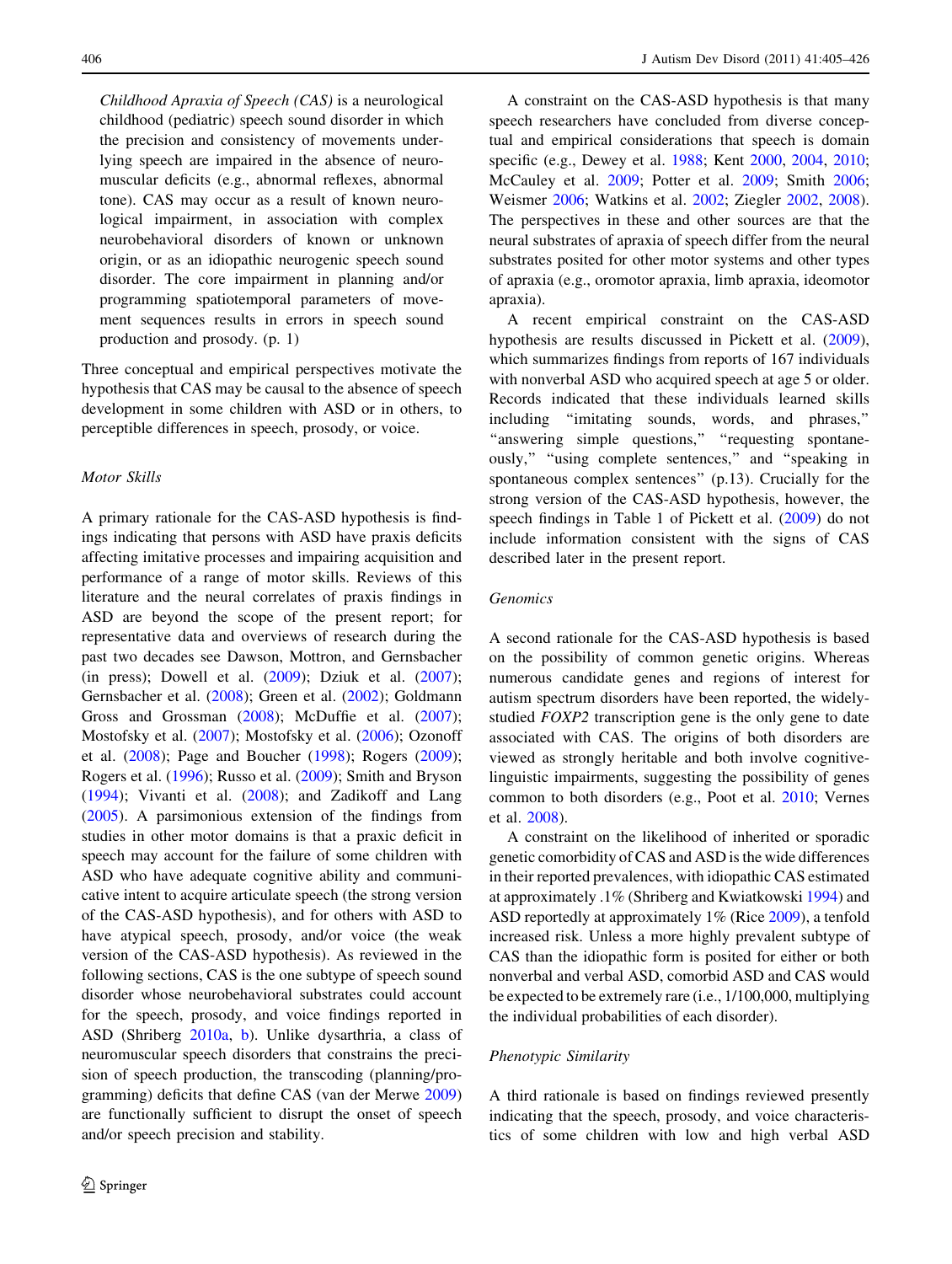<span id="page-2-0"></span>

| SDCS classification | Abbreviation         | Ages                 | Incorrect           |                         | Other impaired domains |                     |                  |         |                            | Point-prevalence population estimates |
|---------------------|----------------------|----------------------|---------------------|-------------------------|------------------------|---------------------|------------------|---------|----------------------------|---------------------------------------|
|                     |                      |                      | responses<br>speech | voice                   | Prosody- Language      | Intelligibility     | Reading          | Age(s)  | Prevalence                 | Reference                             |
| Speech Delay        | GS                   | $3 - 9$              | Deletions           | $\frac{1}{2}$           | Yes                    | Yes                 | Yes              |         | 15.6%                      | Campbell et al. (2003)                |
|                     |                      |                      | Substitutions       |                         |                        |                     |                  |         | 15.2%                      | Shriberg et al. (1999)                |
|                     |                      |                      | Distortions         |                         |                        |                     |                  | ७       | $3.8\%$ <sup>a</sup>       | Shriberg et al. (1999)                |
|                     |                      |                      |                     |                         |                        |                     |                  | ∞       | 3.6%                       | Wren et al. (2009)                    |
| Speech Errors       | SE                   | $6-9$                | Distortions         | $\overline{\mathsf{X}}$ | $\tilde{z}$            | $\frac{1}{2}$       | $\frac{1}{2}$    | ∞       | 7.9%                       | Wren et al. (2010)                    |
| Persistent Speech   | PSD                  | $\ddot{\varepsilon}$ | Deletions           | $\frac{1}{2}$           | Possible, if prior SD  | Likely, if prior SD | Yes, if prior SD | 9-Adult | $2.4 - 3.9\%$ <sup>b</sup> | Flipsen (1999)                        |
| Disorder            |                      |                      | Substitutions       |                         | No, if prior SE        | No, if prior SE     | No, if prior SE  |         |                            |                                       |
|                     |                      |                      | Distortions         |                         |                        |                     |                  |         |                            |                                       |
| Motor Speech        | MSD-AOS <sup>c</sup> | $\overline{AB}$      | Deletions           | Yes                     | Likely                 | Yes                 | Likely           | $3 - 6$ | $1\%^{d}$                  | Shriberg and                          |
| Disorder-Apraxia    |                      |                      | Substitutions       |                         |                        |                     |                  |         |                            | Kwiatkowski (1994)                    |
| of Speech           |                      |                      | Distortions         |                         |                        |                     |                  |         |                            |                                       |
| Motor Speech        | NSD-DYS              | ㅋ                    | Deletions           | Yes                     | Likely                 | Yes                 | Likely           | No data | No data                    |                                       |
| Disorder-Dysarthria |                      |                      | Substitutions       |                         |                        |                     |                  |         |                            |                                       |
|                     |                      |                      | Distortions         |                         |                        |                     |                  |         |                            |                                       |
| Motor Speech        | MSD-NOS              | $\overline{AB}$      | Deletions           | Yes                     | Likely                 | Yes                 | Likely           | No data | No data                    |                                       |
| Disorder-Not        |                      |                      | Substitutions       |                         |                        |                     |                  |         |                            |                                       |
| Otherwise Specified |                      |                      | Distortions         |                         |                        |                     |                  |         |                            |                                       |

<sup>c</sup> Same clinical entity as Childhood Apraxia of Speech (CAS) Same clinical entity as Childhood Apraxia of Speech (CAS) <sup>d</sup> Extrapolated from referral rates to a university speech clinic Extrapolated from referral rates to a university speech clinic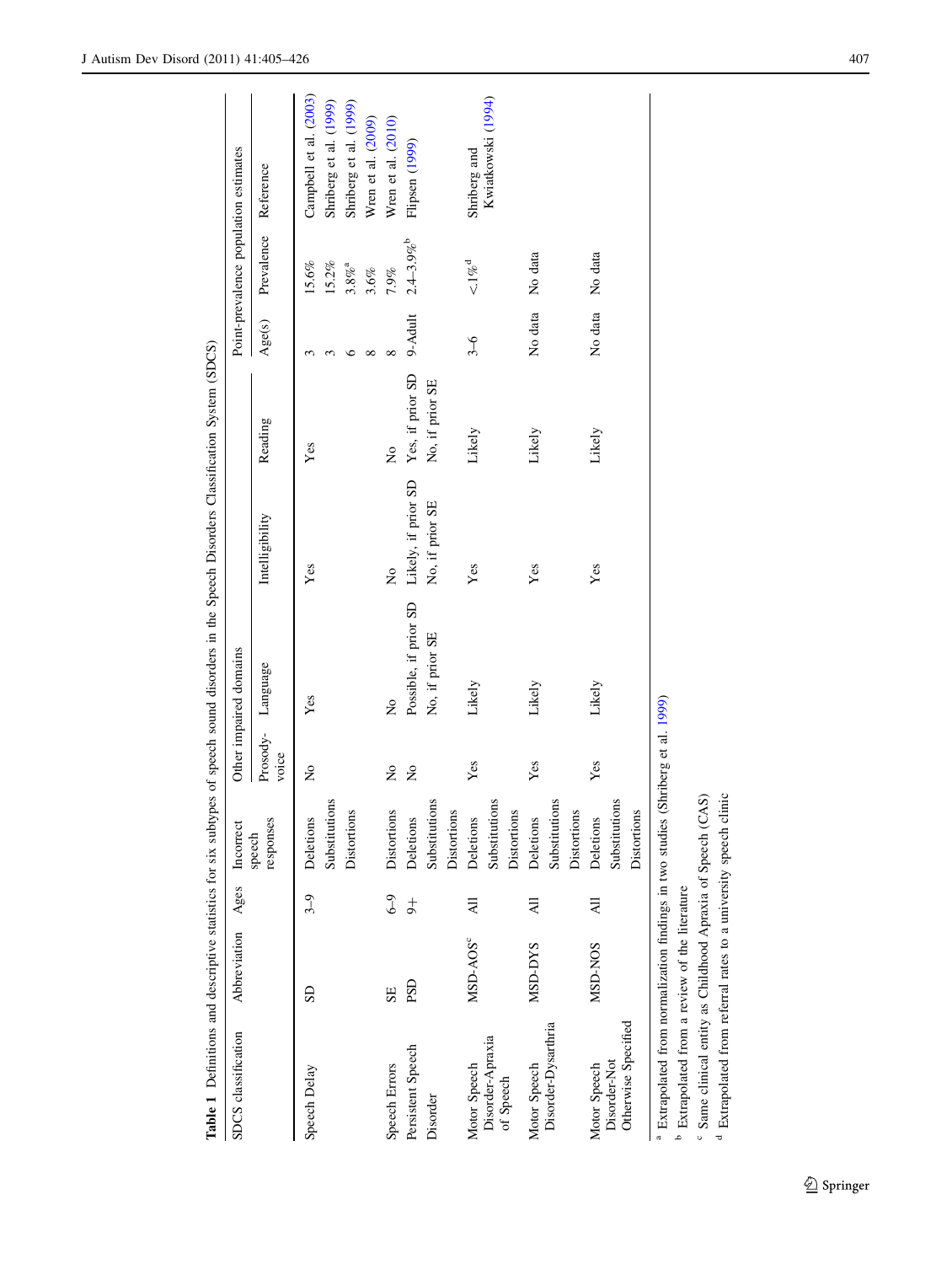reportedly are similar to those found in children and adults with apraxia of speech. The validity of this claim for the CAS-ASD hypothesis, the most testable of the three rationales reviewed, requires close examination of the ASD-speech literature, in particular, findings for prosody and voice characteristics. A constraint, however, is that literature findings to date are heterogeneous and lack the conceptual organization needed for comparative analyses. Peppé et al.  $(2007)$  provide a useful perspective on the precedent speech literature in ASD:

In the research literature, numerous adjectives are used to describe atypical expressive prosody in autism, for example, dull, wooden, singsong, robotic, stilted, overprecise, and bizarre (Baltaxe and Simmons [1985;](#page-17-0) Fay and Schuler [1980](#page-18-0)); terms that perhaps reflect perceived characteristics of autism more than acoustic features. The fact that adjectives with opposite meanings, such as monotonous and exaggerated (Baron-Cohen and Staunton 1994), can be used to describe this atypicality suggests a wide variation in either the perception of atypical expressive prosody or in the prosody itself. (p. 1016)

The following overview of idiopathic speech sound disorders attempts to redress this situation. The goal of this tutorial is to introduce terms and concepts needed for efficient review of the ASD-speech literature. The system described in the next section is also used later to organize findings from the present study.

A Tutorial on Idiopathic Speech Sound Disorders (SSD)

The cover term Speech Sound Disorders (SSD) was adopted by the American Speech-Language-Hearing Association in 2005 to replace both the early twentieth century term functional articulation disorders, and the term used for the same clinical entity from approximately 1980–2005, phonology disorders of unknown origin. There is no current professional consensus, however, on nomenclature for subtypes of SSD (i.e., excluding disorders of known origin, such as those due to cleft palate, Down syndrome, deafness, traumatic brain injury, or other frank cognitive, structural, sensory, motor or affective disorder). The nosology in Table [1,](#page-2-0) from a system termed the Speech Disorders Classification System (SDCS: Shriberg et al. [2010a](#page-20-0)), has evolved for genomic and other descriptiveexplanatory research in SSD of currently unknown origin. As indicated, the speech classification terms and concepts in Table [1](#page-2-0) are needed to organize both the literature review in Table [2](#page-4-0) and findings from the present study. Technical information on perceptual and acoustic procedures used to classify participants' speech status using the SDCS in a software environment is available elsewhere (Shriberg et al. [2010b](#page-20-0); see also <http://www.waisman.wisc.edu/phonology/>).

#### Speech Delay

Speech Delay (SD) is the SDCS classification term for 3–9 year-old children with mildly to severely reduced intelligibility due to age-inappropriate speech sound deletions, substitutions, and distortions. As indicated in Table [1](#page-2-0), children with SD generally do not have notable impairments in prosody or voice, an important differential diagnostic sign between SD and CAS discussed below. Relative to typically-developing children, however, children with SD have higher rates of language impairment, lowered intelligibility, and are at greater risk for reading impairment. Two American English population estimates of speech sound disorders using similar definitions and methods (Campbell et al. [2003;](#page-17-0) Shriberg et al. [1999](#page-20-0)) report approximately similar point prevalence population estimates (15.6, 15.2%, respectively) at 3 years of age (interpolated finding in Shriberg et al. [1999\)](#page-20-0) and similar estimates (3.8%) at 6 years of age. A third large British English epidemiological study, also using the SDCS definition of SD, reported a population estimate at 8 years of age of 3.8% (Wren et al. [2009\)](#page-21-0).

### Speech Errors

Speech Errors (SE) is the SDCS term for 6–9 year-old children whose speech impairment is limited to distortions of one or two English sounds or sound classes: the sibilants /s/ and /z/ and the rhotic consonant /r/ and/or the stressed and unstressed rhotic vowels (as in ''bird'' and "sister," respectively). Elementary-school American English children with SE are typically not provided speech services because, as shown in Table [1](#page-2-0), SE is generally not associated with prosody-voice impairment, language disorder, or intelligibility deficits and children with SE are not at risk for reading impairment (Shriberg [2010b](#page-20-0); Wren et al. [2009](#page-21-0)). Using definitions and methods for SE classification adapted from the SDCS, the Wren et al. [\(2009\)](#page-21-0) epidemiologic study reported a point prevalence of SE at 8 years of age of 7.9%.

#### Persistent Speech Disorders (PSD)

Persistent Speech Disorder (PSD) is the SDCS term for speech disorders that persist past 9 years of age and for some speakers, for a lifetime. By 9 years of age, most children with histories of either SD or SE have normalized speech production, but a percentage of adolescents and adults continue to misarticulate. Children with prior SD may continue to have speech sound deletions, substitutions,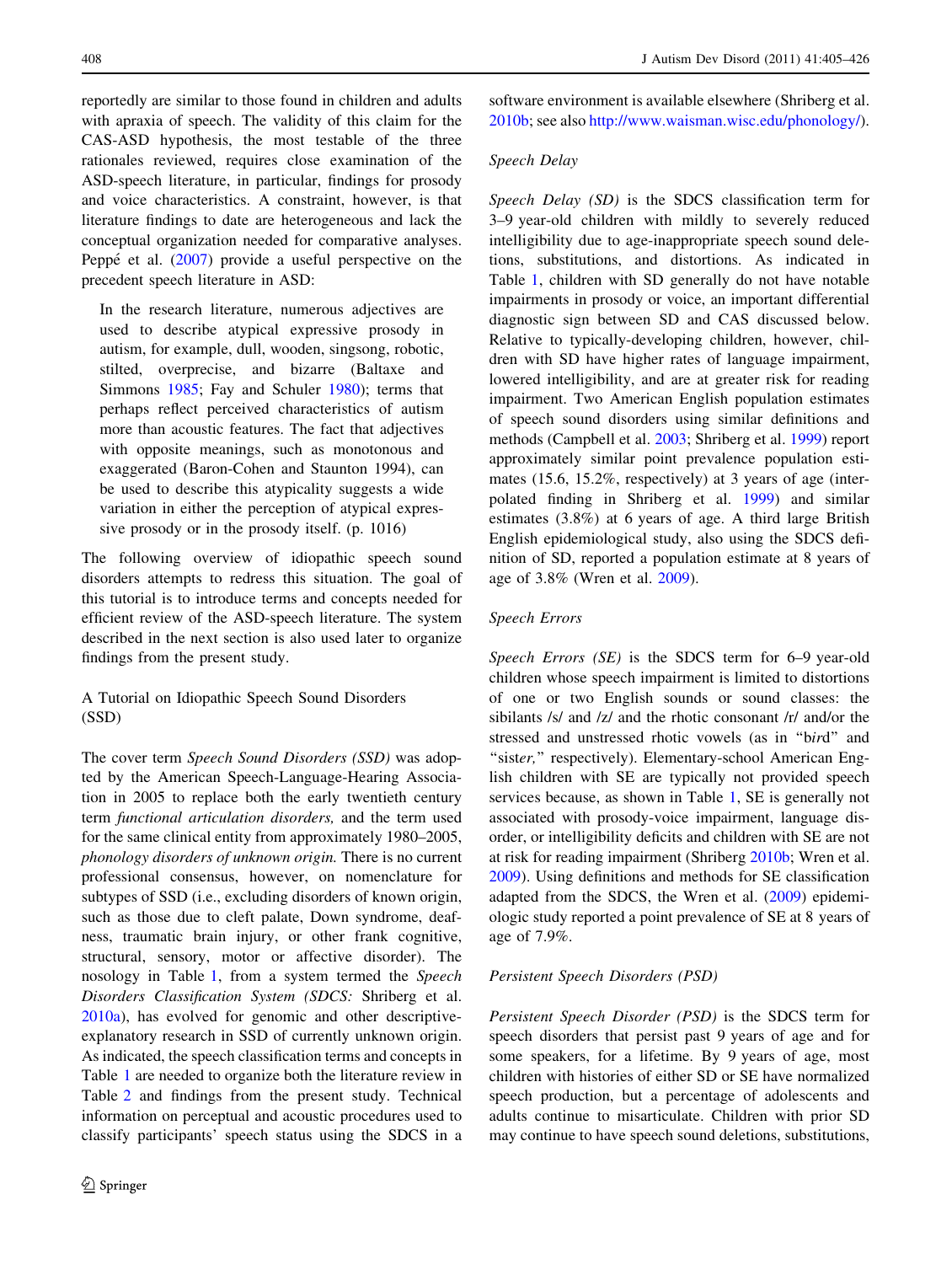<span id="page-4-0"></span>Table 2 Prevalence estimates and descriptive findings for subtypes of speech sound disorders in studies of speakers with verbal Autism Spectrum Disorders (ASD)

|                              |                 | Speech Disorders Classification System (SDCS) Subtypes (see Table 1) |                                             |                                                    |                                             |
|------------------------------|-----------------|----------------------------------------------------------------------|---------------------------------------------|----------------------------------------------------|---------------------------------------------|
| Study                        | Not<br>impaired | Speech Delay (SD)<br>$(3-9 \text{ years})$                           | Speech Errors (SE)<br>$(6-9 \text{ years})$ | Persistent Speech Disorder<br>$(PSD)$ $(9+$ years) | Motor Speech Disorder<br>$(MSD)$ (all ages) |
| Shriberg et al. $(2001b)$    |                 |                                                                      |                                             | 33%                                                |                                             |
| Rapin et al. (2009)          |                 |                                                                      | $-24% -$                                    |                                                    |                                             |
| Cleland et al. $(2010)$      |                 | $12\%$                                                               | $-33% -$                                    |                                                    |                                             |
| Bartak et al. (1975)         |                 | X                                                                    |                                             |                                                    |                                             |
| Bartolucci et al. (1976)     |                 | X                                                                    |                                             |                                                    |                                             |
| Boucher (1976)               | X               |                                                                      |                                             |                                                    |                                             |
| Bartolucci and Pierce (1977) |                 | X                                                                    |                                             |                                                    |                                             |
| Tager-Flusberg (1981)        | X               |                                                                      |                                             |                                                    |                                             |
| Rutter et al. (1992)         |                 | X                                                                    |                                             |                                                    |                                             |
| Kjelgaard et al. (2001)      | X               |                                                                      |                                             |                                                    |                                             |
| McCleery et al. $(2006)$     |                 | X                                                                    |                                             |                                                    |                                             |
| McCann et al. $(2007)$       | X               |                                                                      |                                             |                                                    |                                             |
| Schoen et al. $(2010)$       |                 | X                                                                    |                                             |                                                    |                                             |
| Velleman et al. $(2010)$     |                 | X                                                                    |                                             |                                                    | X                                           |

|                                   |         |               | Prosody-Voice Impairment                                                                                                                                                  |
|-----------------------------------|---------|---------------|---------------------------------------------------------------------------------------------------------------------------------------------------------------------------|
|                                   | Domain  | Subdomain     | Finding                                                                                                                                                                   |
|                                   | Prosody | Phrasing      |                                                                                                                                                                           |
| Thurber and Tager-Flusberg (1993) |         |               | Less frequent cognitive pauses                                                                                                                                            |
| Shriberg et al. (2001b)           |         |               | Repetitions and revisions                                                                                                                                                 |
| Boucher et al. (2009)             |         |               | More fillers and repetitions                                                                                                                                              |
| Velleman et al. (2010)            |         |               | Less average variation in speech durations                                                                                                                                |
|                                   |         | Rate          |                                                                                                                                                                           |
| <b>Baltaxe</b> (1981)             |         |               | Longer duration and variability                                                                                                                                           |
| Boucher et al. (2009)             |         |               | Slower speaking rate, longer pause durations and<br>more variable than comparison group with<br>typically-developing speech, but faster than<br>comparison group with CAS |
|                                   |         | <b>Stress</b> |                                                                                                                                                                           |
| Baltaxe (1984)                    |         |               | Atypical contrastive stress                                                                                                                                               |
| Baltaxe and Simmons (1985)        |         |               | Atypical sentential stress                                                                                                                                                |
| McCaleb and Prizant (1985)        |         |               | Atypical contrastive stress                                                                                                                                               |
| Baltaxe and Guthrie (1987)        |         |               | Atypical syntactic stress                                                                                                                                                 |
| Fine et al. (1991)                |         |               | Atypical syntactic stress; typical contrastive stress                                                                                                                     |
| Thurber and Tager-Flusberg (1993) |         |               | Typical syntactic stress                                                                                                                                                  |
| Paul et al. (2000)                |         |               | Atypical syntactic stress                                                                                                                                                 |
| Shriberg et al. (2001b)           |         |               | Atypical sentential stress                                                                                                                                                |
| Foreman $(2002)$                  |         |               | Atypical emphatic stress                                                                                                                                                  |
| Paul et al. $(2005b)$             |         |               | Atypical emphatic stress                                                                                                                                                  |
| Paul et al. (2008)                |         |               | Atypical syllable stress                                                                                                                                                  |
| Peppé et al. $(2007)$             |         |               | Atypical contrastive stress                                                                                                                                               |
| McCann et al. $(2007)$            |         |               | Atypical contrastive stress                                                                                                                                               |
| Boucher et al. (2009)             |         |               | Atypical syllable stress                                                                                                                                                  |
| Grossman et al. $(2010)$          |         |               | Atypical syllable stress                                                                                                                                                  |
| van Santen et al. (2010)          |         |               | Atypical emphatic stress                                                                                                                                                  |
|                                   | Voice   |               |                                                                                                                                                                           |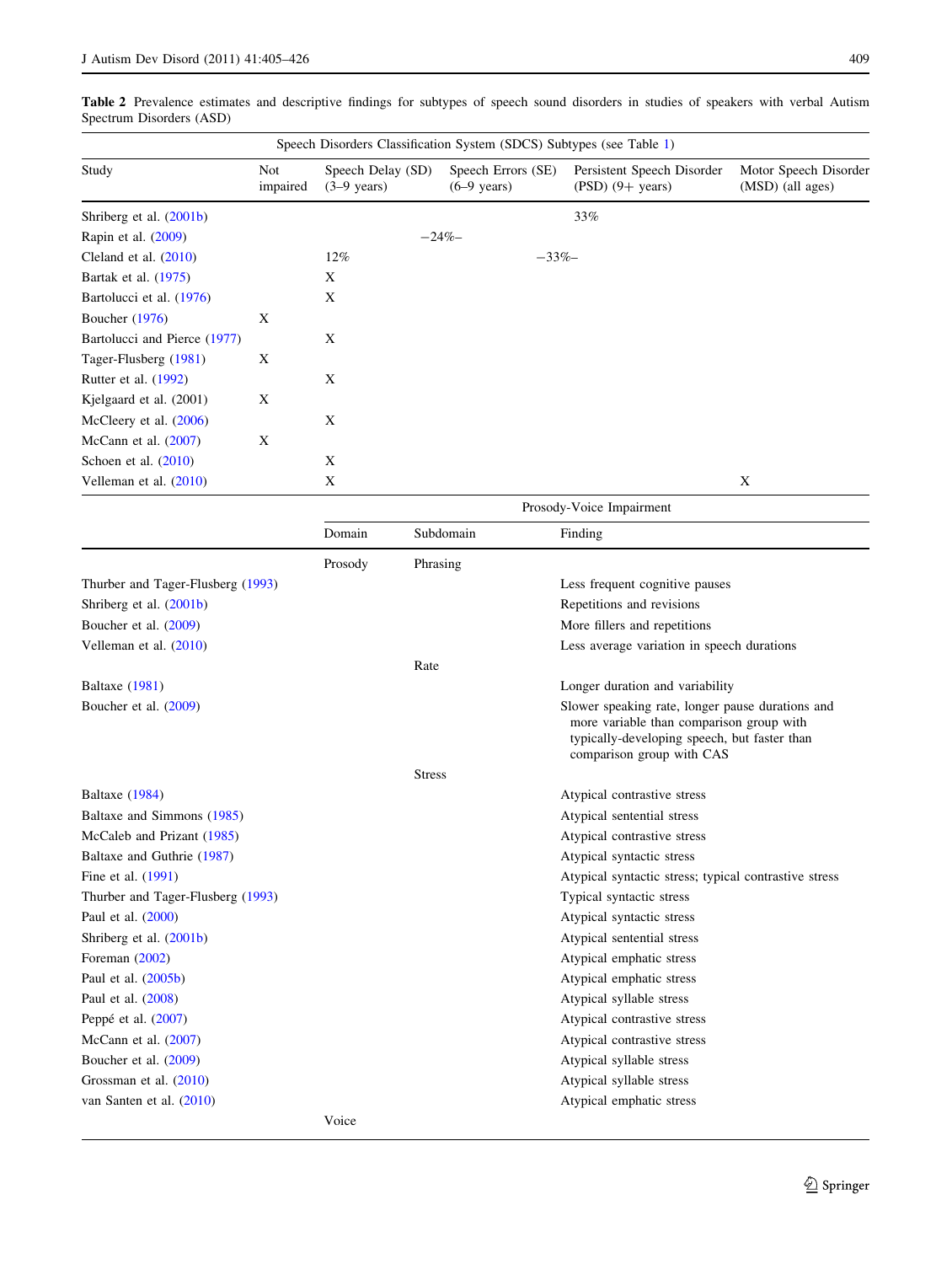#### Table 2 continued

|                           |        |                   | Prosody-Voice Impairment                                                                                                                                    |
|---------------------------|--------|-------------------|-------------------------------------------------------------------------------------------------------------------------------------------------------------|
|                           | Domain | Subdomain         | Finding                                                                                                                                                     |
|                           |        | Loudness          |                                                                                                                                                             |
| Pronovost et al. (1966)   |        |                   | Wide variations                                                                                                                                             |
|                           |        | Pitch             |                                                                                                                                                             |
| Pronovost et al. (1966)   |        |                   | Wide variations: monotonic                                                                                                                                  |
| Fay and Schuler (1980)    |        |                   | 'Sing-song' intonation                                                                                                                                      |
| Paccia and Curcio (1982)  |        |                   | Inappropriate falling and rising pitch contours                                                                                                             |
| <b>Baltaxe</b> (1984)     |        |                   | Lack of terminal pitch contour; exaggerated or narrow<br>pitch range; lack of covariation between frequency<br>and intensity                                |
| Diehl et al. $(2009)$     |        |                   | Higher; more variable                                                                                                                                       |
| Boucher et al. (2009)     |        |                   | Lower pitch during vowels: higher, more variable pitch<br>for connected speech tasks than comparison groups<br>with typical speech development and with CAS |
| Boucher et al. (2010)     |        |                   | Task-dependent lower/higher pitch; more variable                                                                                                            |
| Schoen et al. $(2010)$    |        |                   | Higher proportion of vocalizations with high pitch                                                                                                          |
| van Santen et al. (2010)  |        |                   | Used pitch more than duration to signal emphasis                                                                                                            |
|                           |        | Laryngeal Quality |                                                                                                                                                             |
| Pronovost et al. (1966)   |        |                   | Extensive variation; hoarseness; harshness                                                                                                                  |
| Sheinkopf et al. (2000)   |        |                   | Atypical vocal quality                                                                                                                                      |
| Wallace et al. (2008)     |        |                   | Breathiness; tremors                                                                                                                                        |
| Boucher et al. (2009)     |        |                   | Task- and vowel-dependent low jitter and low shimmer                                                                                                        |
| Boucher et al. (2010)     |        |                   | Task-dependent breathiness                                                                                                                                  |
|                           |        | Resonance         |                                                                                                                                                             |
| Pronovost et al. (1966)   |        |                   | Hypernasal                                                                                                                                                  |
| Shriberg et al. $(2001a)$ |        |                   | <b>Nasal</b>                                                                                                                                                |
| Velleman et al. (2010)    |        |                   | High vowel formants                                                                                                                                         |

Studies are ordered chronologically within each set of findings

and/or distortions, and children with prior SE may have persistent sibilant and/or rhotic distortions. As shown in Table [1](#page-2-0), depending on whether such speakers have histories of SD or SE, they also may have persistent impairments in language, intelligibility, and/or reading. Flipsen's [\(1999](#page-18-0)) review of survey and epidemiology studies, which also used the SD and SE classification constructs to organize the literature, yielded an estimated prevalence rate for PSD of 2.4–3.9%.

## Motor Speech Disorder (MSD)

The fourth classification entity for speakers with idiopathic SSD, Motor Speech Disorder (MSD), includes speakers of all ages whose significant intelligibility deficits are associated with motor speech impairment. As shown in Table [1,](#page-2-0) MSD subsumes three subclassifications. MSD-Apraxia of Speech (MSD-AOS) is the same clinical entity as Childhood Apraxia of Speech (CAS), a term that the American Speech-Language-Hearing Association adopted in 2007 to replace the prior terms Developmental Apraxia of Speech and Developmental Verbal Dyspraxia (the latter term continues to be used in medical contexts and in most other countries). As indicated previously, CAS will be the reference term for this classification in the present paper.

The core feature of both congenital and acquired apraxia of speech is a deficit in the planning/programming processes that transcode linguistic representations to the articulatory movements for speech. Motor Speech Disorder-Dysarthria (MSD-DYS), the second subclassification of MSD, is itself, a cover term for several subtypes of neuromuscular deficits (e.g., spastic dysarthria, ataxic dysarthria, hyperkinetic dysarthria) in the production of speech sounds (Duffy [2005\)](#page-18-0). Motor Speech Disorder-Not Otherwise Specified (MSD-NOS) is a recently proposed classification entity (Shriberg et al. [2010a\)](#page-20-0) for speech signs that are not specific for apraxia or dysarthria and for speakers who have signs of motor speech involvement, but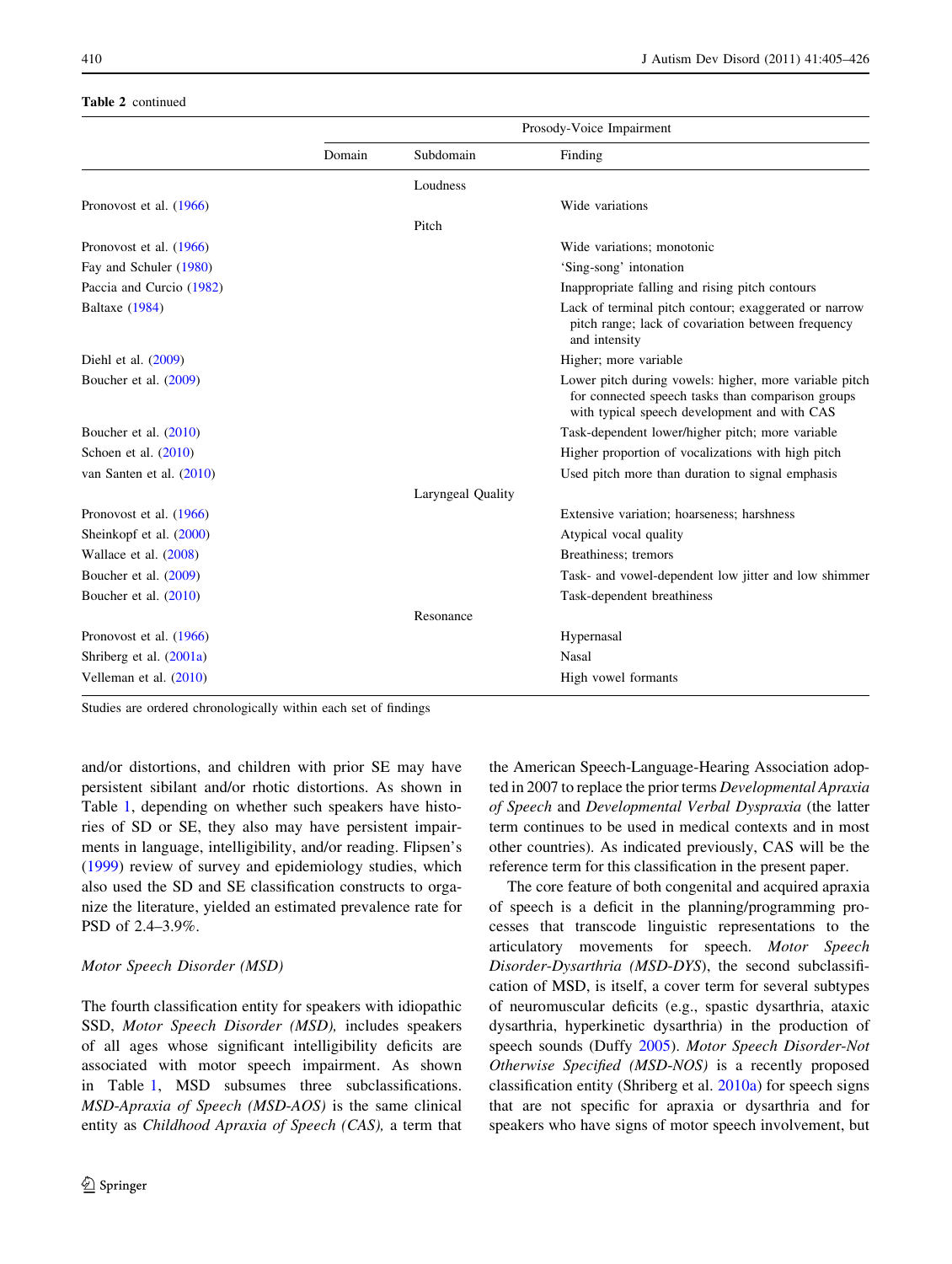do not meet inclusionary criteria for either CAS (i.e., MSD-AOS) or MSD-DYS.

As indicated in Table [1,](#page-2-0) each of the three MSD classifications is characterized by deletions, substitutions, and distortions of sounds. Unlike SD, SE, and PSD, however, each MSD classification is also characterized by significant and persistent deficits in prosody and voice features. Speakers with MSD likely have concomitant language disorder, typically have significant intelligibility deficits, and generally are at increased risk for reading impairment. As cited previously, based on clinical referrals to one University speech clinic in a moderate-sized city, a preliminary estimate placed the population prevalence of CAS at .1% (Shriberg and Kwiatkowski [1994](#page-20-0)). Several published and unpublished sources internationally indicate false positive rates for CAS of 80–90%, reflecting the lack of consensus on the inclusionary and exclusionary criteria for this disorder, especially as suspected in toddlers, preschool, and early elementary age children. There are no available prevalence estimates for MSD-DYS or MSD-NOS, although many researchers suggest that subclinical dysarthria and delays in maturation of sensorimotor systems subserving speech (i.e., MSD-NOS) may account for a substantial proportion of idiopathic speech sound disorders.

Prevalence Estimates and Speech, Prosody, and Voice Findings in Verbal ASD

The considerable body of research on the language characteristics of speakers with ASD (see Smith [2007](#page-20-0); Tager-Flusberg [2009;](#page-20-0) Tager-Flusberg et al. [2005](#page-20-0) for reviews) has reported extensive heterogeneity of expressive ability among children with verbal ASD, ranging from children with only single word or simple word combinations to children with precocious levels of vocabulary and sentence structure. Tager-Flusberg and Joseph [\(2003](#page-20-0)) have proposed a system for classifying subtypes of language development within speakers with ASD, with other investigators raising validity issues about the system (e.g., Eigsti et al. [2007;](#page-18-0) Whitehouse et al. [2007\)](#page-21-0).

In contrast to the widespread intense interest in the language abilities of children with ASD, few studies have focused on the speech abilities of children, adolescents, and adults with ASD. Table [2](#page-4-0) includes a summary of prevalence estimates for subtypes of speech sound disorders and speech, prosody, and voice impairment findings in speakers with verbal ASD. The entries in Table [2](#page-4-0) do not include questionnaire data or single case study observations. Only information on productive speech, prosody, and voice behaviors is included, not studies of speech perception or comprehension in ASD; for reviews of the latter domains see Diehl et al. ([2008,](#page-18-0) [2009\)](#page-18-0), McCann and Peppé [\(2003](#page-18-0)), and Paul et al. ([2005a](#page-19-0)). The format and content in Table [2](#page-4-0) is the first to organize prevalence and descriptive findings using the SDCS classifications described in Table [1](#page-2-0).

As shown in the top section of Table [2](#page-4-0), three studies have estimated the prevalence of subtypes of speech impairment in ASD, each using definitions of one or more subtypes of speech impairment consistent with the subtypes in Table [1.](#page-2-0) Impairment consistent with Speech Delay (SD) occurred in 12% of the 3–9 year-old children with ASD studied by Cleland et al. [\(2010](#page-18-0)). Rapin et al. ([2009](#page-19-0)) reported SD and Speech Errors (SE) in 24% of participants with ASD during this age period. Cleland et al. also reported that 33% of the children with ASD studied had either SE or Persistent Speech Disorder (PSD). Shriberg et al. [\(2001b](#page-20-0)) reported that 33% of adolescents and adult study participants had PSD. Thus, although each of the subtypes of speech impairment in Table [1](#page-2-0) have been reported in ASD, few between-study comparisons are possible due to differences in the age groups studied. Among the 11 studies in Table [2](#page-4-0) in which the data could be interpreted as absence of support or support for SD in ASD (indicated by  $"X"$ ), four have reported absence of support for SD and seven have reported support for SD in ASD. Velleman et al.  $(2010)$  $(2010)$  is the only study series to date supporting speech impairment consistent with the SDCS term Motor Speech Disorder-Not Otherwise Specified. Although frank CAS was not observed in their studies, the findings Velleman and colleagues report using an array of perceptual and acoustic indices are consistent with MSD-NOS.

The remaining entries in Table [2](#page-4-0) organize findings in the ASD literature using the Prosody (Phrasing, Rate, Stress) and Voice (Pitch, Loudness, Laryngeal Quality, Resonance) domains in the SDCS. The most well-studied prosody domain is Stress, with the 16 studies in Table [2](#page-4-0) reporting impairments in participants' with ASD ability to produce correct contrastive, emphatic, sentential, syntactic, and syllable stress (for reviews, see McCann and Peppe´ [2003](#page-18-0); McCann et al. [2008](#page-18-0); Paul et al. [2005a](#page-19-0), [2008;](#page-19-0) Peppe´ et al. [2007\)](#page-19-0). As shown in Table [2](#page-4-0), impairments have been reported in at least one published study of ASD for each of the other 6 prosody and voice domains.

#### Statement of Purpose

The primary goal of the present study was to assess the weak version of the CAS-ASD hypothesis—the hypothesis that concomitant CAS may be a sufficient causal explanation for at least some of the speech, prosody, and voice impairments reported in ASD. A secondary goal of the study was to estimate in a sample of verbal young children with ASD the prevalence of the two primary forms of speech impairment of unknown origin: Speech Delay and Speech Errors.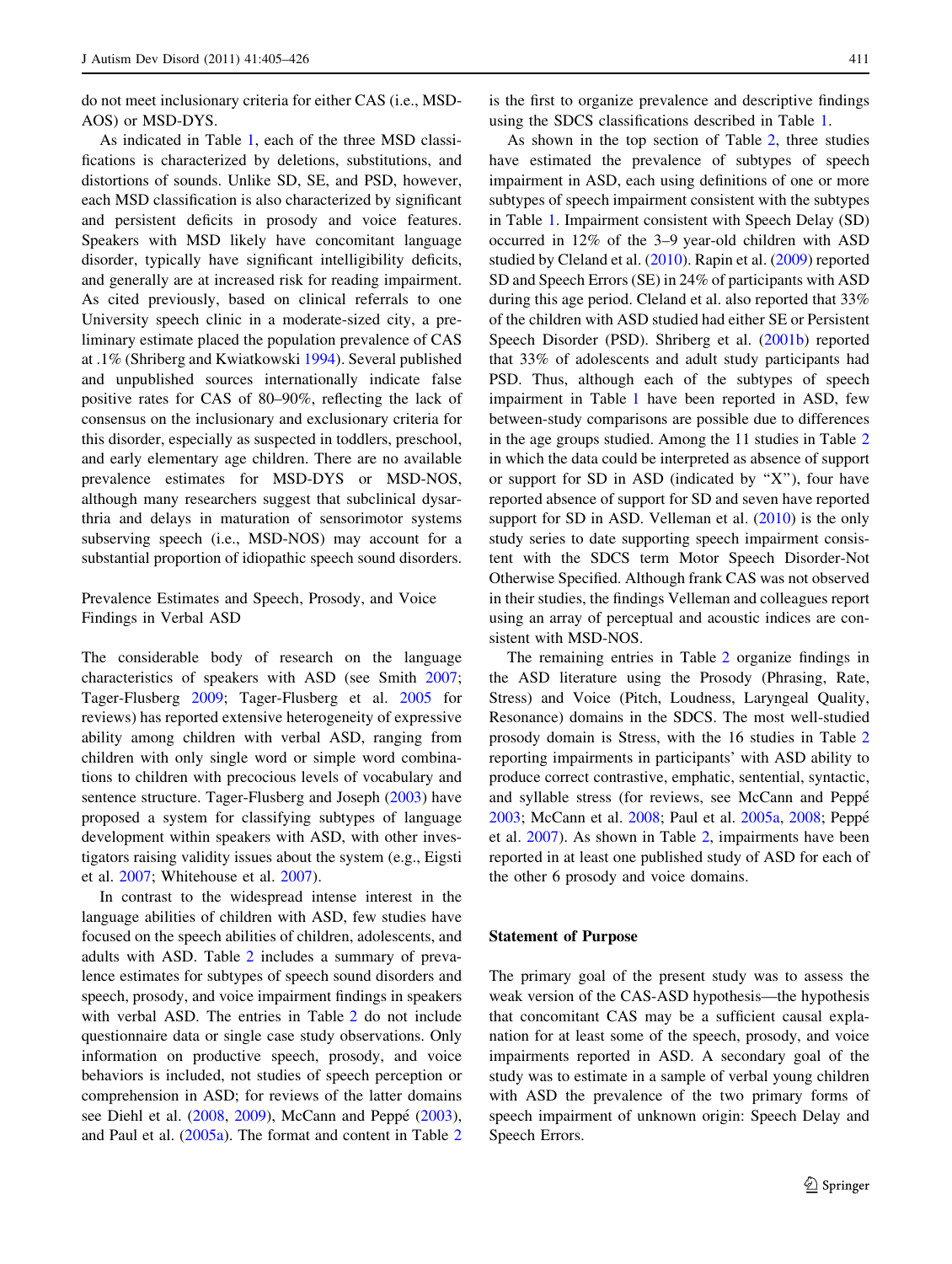#### **Methods**

# Participants and ASD Assessment Protocol

Participants with ASD in the present report were involved in a larger study of prosody in young children with ASD. This study contained tasks that required both fluent language production and a mental age of at least 4 years for their completion, thus limiting the present sample to children who met these inclusionary criteria. Participants with ASD were recruited from three sources: (a) a database of children who had participated in a research study on early identification of autism spectrum disorders at the Yale Child Study Center during the 4 years prior to data collection for the present study, (b) families who had responded to requests for participants posted on websites describing research at the Yale Child Study Center, and (c) local community fairs at which representatives provided literature describing research studies at the Yale Child Study Center. Inclusionary criteria for participants who completed the assessment protocol were: (a) a previous diagnosis of autism, PDD-NOS, ASD, or Asperger syndrome from a qualified clinician; (b) full scale  $IQ > 70$ ; (c) mean length of utterance of at least 3.0, based on transcription of a 3–5 min conversational sample; (d)  $>70\%$  of words intelligible in the language sample; and (e) normal hearing and vision (or corrected with glasses) on standard screening. Exclusionary criteria included known craniofacial or neurological impairment or bilingual background.

# Description of Participants

Table [3](#page-8-0) provides descriptive statistics for the 46 children aged 4–7 years (78% boys) who met the inclusionary and exclusionary criteria and were consented to participate in the present study. Diagnostic characterization was determined by findings from administration of the Autism Diagnostic Observation Schedule-Generic (ADOS-G: Lord et al. [2000](#page-18-0)), using diagnostic algorithms from Gotham et al. [\(2007](#page-18-0)), combined with data from parent report forms and clinical observation by two experienced clinicians, using DSM-IV-TR (American Psychiatric Association [2000\)](#page-17-0) diagnostic criteria. The ADOS-G was administered and scored by a clinician certified for ADOS administration. Thirty-eight of the participants were administered ADOS Module 3, and 8 Module 2. The examiner also obtained information from the Social Communication Questionnaire (SCQ; Rutter et al. [2003](#page-19-0)), a parent report measure that has shown a high degree of sensitivity and specificity for discriminating children classified as having ASD (Chandler et al. [2007](#page-17-0)).

Diagnostic assignment was made by the clinician administering the ADOS, in consultation with a second and third clinician who viewed the ADOS videotape. One of these clinicians had also administered other measures in the assessment protocol shown in Table [3,](#page-8-0) and all had conferred with the child's parent(s) regarding current and past diagnostic presentation. The clinician who administered the ADOS presented her observations to the others. All participating clinicians discussed observations derived from the ADOS interview and responses to the assessment battery, including findings from the parent reports and questionnaires.

Children who met clinicians' consensus DSM-IV-TR (American Psychiatric Association [2000\)](#page-17-0) criteria for an ASD diagnosis based on history and clinical presentation, and who met ASD threshold criteria for both ADOS and SCQ, were assigned a diagnosis of ASD. Those who met clinical criteria based on history and current presentation, but failed to meet threshold criteria by 1–2 scale points on either the ADOS, using the Total Algorithm score (Gotham et al. [2007\)](#page-18-0), or the SCQ were classified as ''borderline ASD.'' A total of 29 participants (63%) met criteria for ASD and the remaining 17 participants for borderline ASD. Statistical analyses completed on over 120 independent and dependent variables to be reported in this study indicated no statistically significant betweengroup differences or directional trends, allowing the two groups to be combined.

Table [3](#page-8-0) includes descriptive statistics for the ADOS and five other measures of cognition and language. Cognitive measures included the two Wechsler intelligence tests shown in the footnote to Table [3](#page-8-0), depending on chronological age. The Syllable Repetition Task (SRT; Shriberg et al. [2009\)](#page-20-0) was designed to eliminate the productive speech constraint when assessing speech processing in speakers of any age who misarticulate speech sounds. The Peabody Picture Vocabulary Test-III (Dunn and Dunn [1997](#page-18-0)) and the Clinical Evaluation of Language Fundamentals-4 (Semel et al. [2003\)](#page-19-0) provide standardized information on receptive and expressive language in several linguistic domains. The Vineland Adaptive Behavior Scales-II (Sparrow et al. [2005\)](#page-20-0) and the Socialization scale of the Autism Diagnostic Observation Scale (Lord et al. [2000](#page-18-0)) provide information on communication and social function. The ADOS interviews also served as the continuous speech samples for the participants with ASD. Prior research (Shriberg and Kwiatkowski [1985\)](#page-20-0) has documented that continuous speech samples are robust to examiner topics, and detailed speech analyses based on ADOS samples compared to conventional continuous speech samples has been successfully used in prior ASD research (Shriberg et al. [2001b\)](#page-20-0).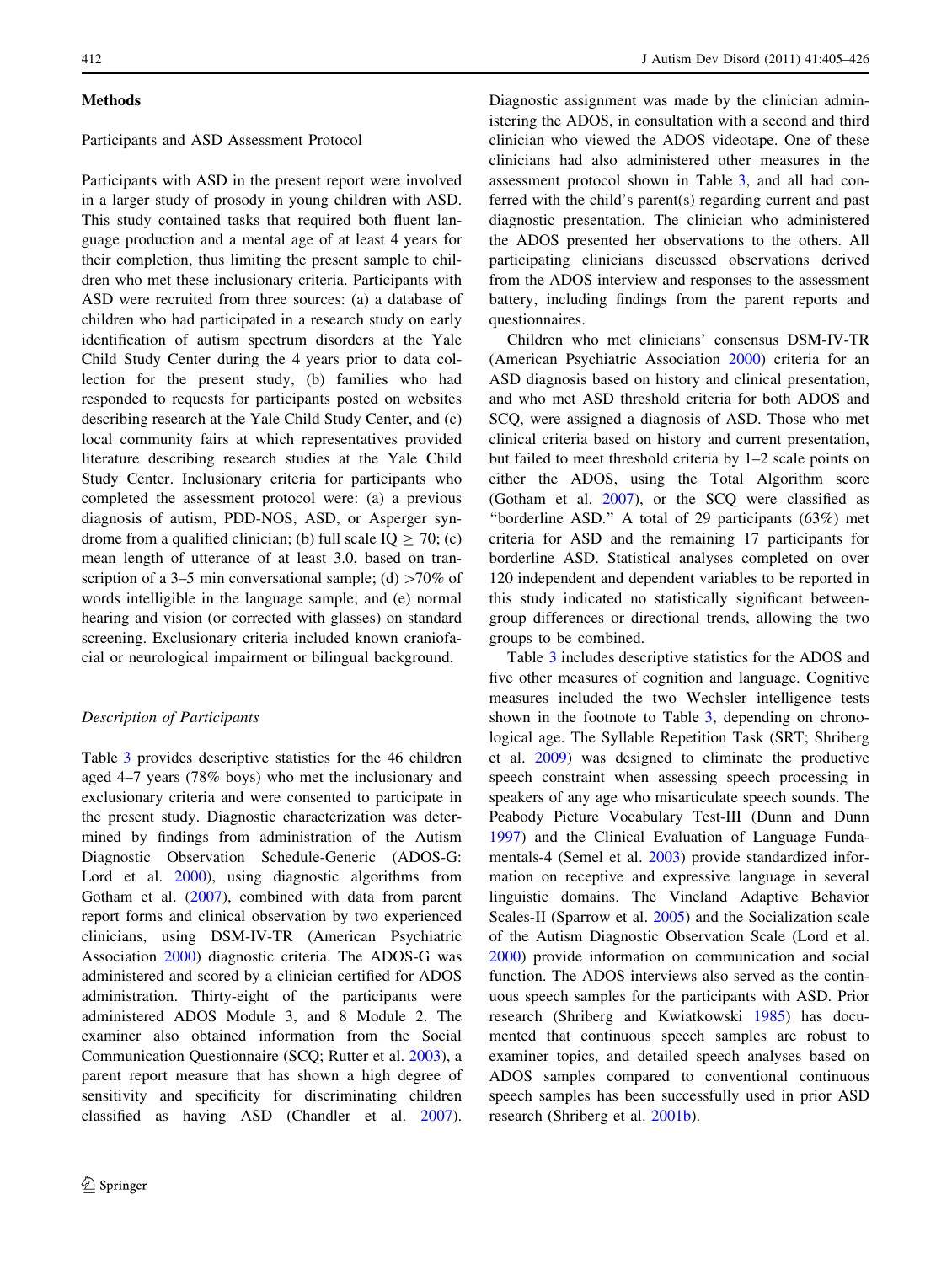<span id="page-8-0"></span>Table 3 Descriptive statistics for demographic, cognitive, language, and communication-socialization status of 46 4- to 7-year-old participants with Autism Spectrum Disorder (ASD)

| Variable                                        |                  |            |            |               |
|-------------------------------------------------|------------------|------------|------------|---------------|
| Demographic                                     | $\boldsymbol{n}$ | Mean (mo.) | $SD$ (mo.) | Range (mo.)   |
| Age (years; months for other statistics)        |                  |            |            |               |
| 4                                               | 14               | 53.1       | 3.1        | $48.0 - 58.0$ |
| 5                                               | 10               | 64.7       | 3.9        | $60.0 - 70.8$ |
| 6                                               | 10               | 76.1       | 2.9        | $72.0 - 81.6$ |
| 7                                               | 12               | 88.7       | 3.6        | 84.0-94.7     |
| All                                             | 46               | 69.9       | 14.4       | 48.0-94.7     |
| Gender                                          |                  |            |            |               |
| <b>Boys</b>                                     | 36               | 69.5       | 14.3       |               |
| Girls                                           | 10               | 71.5       | 15.4       |               |
|                                                 | $\boldsymbol{n}$ | Mean SS    | Mean SS    | Range SS      |
| Cognition                                       |                  |            |            |               |
| Performance intelligence quotient <sup>a</sup>  | 46               | 102.8      | 16.1       | $67 - 149$    |
| Syllable repetition task $(SRT)^b$              | 42               | 96.9       | 18.5       | 30.4-124.4    |
| Language                                        |                  |            |            |               |
| Peabody picture vocabulary test <sup>c</sup>    | 46               | 108.1      | 13.4       | $84 - 149$    |
| Clinical evaluation of language<br>fundamentals |                  |            |            |               |
| Core language <sup>d</sup>                      | 45               | 97.8       | 17.8       | $48 - 123$    |
| Communication and socialization                 |                  |            |            |               |
| Vineland adaptive behavior scales<br>$(VABS)^e$ |                  |            |            |               |
| $\mathrm{Comm}^{\mathrm{f}}$                    | 45               | 96.9       | 13.9       | $75 - 135$    |
| Soc <sup>g</sup>                                | 45               | 83.9       | 14.2       | $55 - 120$    |
|                                                 | $\boldsymbol{n}$ | Mean score | SD score   | Range score   |
| Autism diagnostic observation scale             |                  |            |            |               |
| Socialization <sup>h</sup>                      | 46               | 8.0        | 4.1        | $1 - 18$      |

<sup>a</sup> Performance scale from Wechsler scale appropriate for child's age: WPPSI-III (Wechsler [2002\)](#page-21-0)/WISC-IV (Wechsler [2003](#page-21-0)). Criteria for inclusion in the study was a full scale IQ  $>$  70. A few subjects had Performance IQs below 70, but their FSIQs were  $\geq$  70

<sup>b</sup> Shriberg et al. [\(2009](#page-20-0))

<sup>c</sup> Peabody picture vocabulary test-3 (Dunn and Dunn [1997\)](#page-18-0)

<sup>d</sup> Clinical Evaluation of Language-Fundamentals-4 (Semel et al. [2003](#page-19-0)). One participant had a Core CELF SS below 70. This was due to an artifact in the way in which the CELF Core score is computed. However, this individual had a Receptive Language score >70 on the CELF, and so was included in the study

<sup>e</sup> Vineland adaptive behavior scales-2 (Sparrow et al. [2005\)](#page-20-0)

<sup>f</sup> Vineland communication scale standard score

<sup>g</sup> Vineland socialization scale standard score

<sup>h</sup> Autism diagnostic observation schedule-social algorithm score (Gotham et al. [2007](#page-18-0))

Raw scores on all standard measures except the ADOS Socialization scale were converted to standard scores (mean 100; standard deviation 15), with higher scores indicating better ability. Higher scores on the ADOS Socialization scale indicate greater autistic symptomatology. As shown in Table 3, most of the participants with ASD scored within the normal range on the cognitive and language measures, with averaged scores indicating impairment, as expected, on the Vineland and ADOS socialization scales.

# Comparison Groups

To address the hypothesis of motor speech disorder in ASD, comparison data were assembled from three study groups.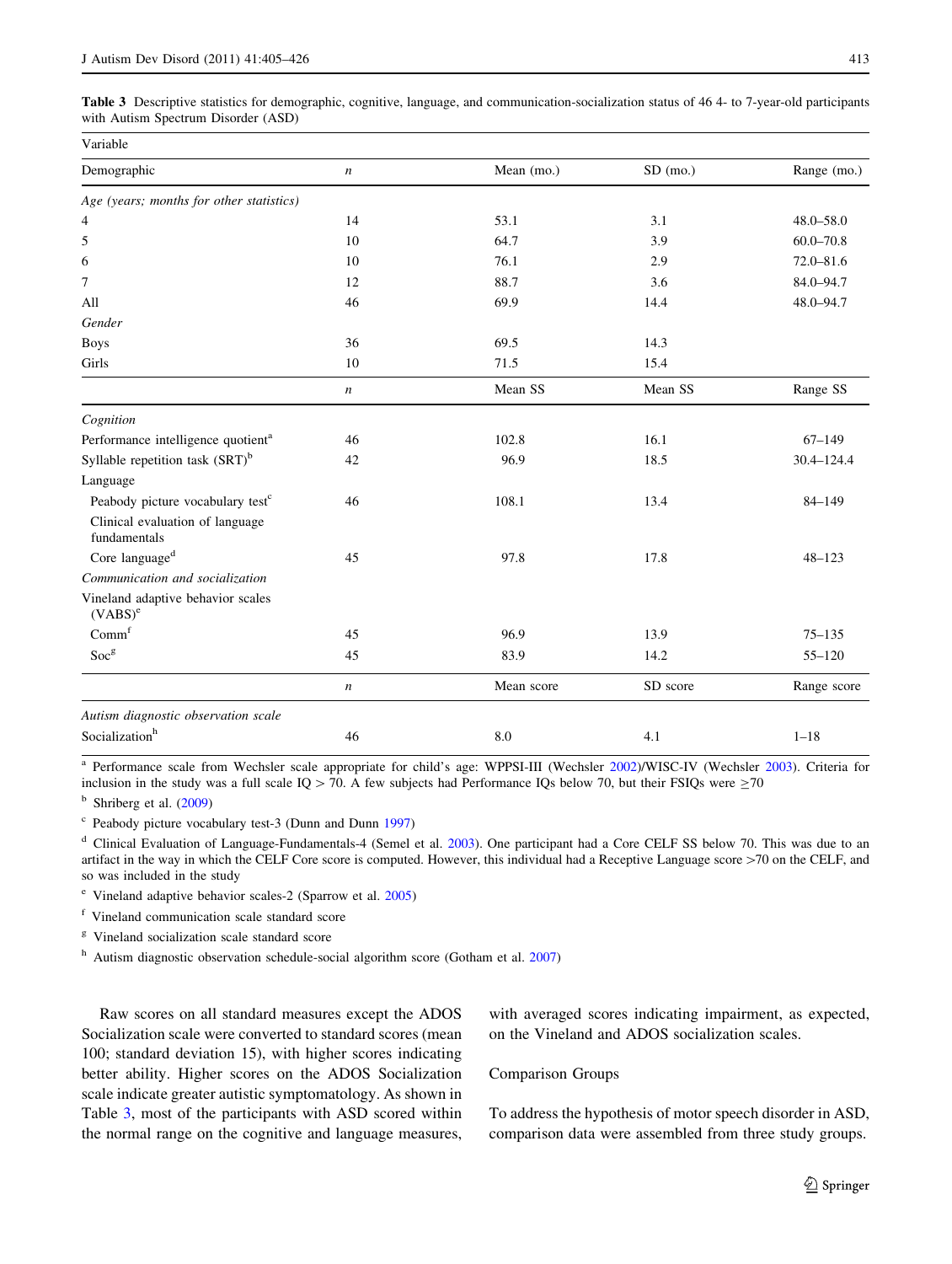## Typically-Developing Speakers (TD)

Raw scores on the speech, prosody, and voice variables to be reported were standardized to z-scores using 10 typically-speaking, age-gender matched children from a database that included 40 children from 4 through 7 years, 10 each at ages 4, 5, 6, and 7 (see Table [3\)](#page-8-0). Demographic and psychometric information on this database used for studies in speech sound disorders is provided in Potter et al. [\(2010](#page-19-0)); Shriberg et al. ([2010a](#page-20-0), [b\)](#page-20-0); and Shriberg et al. (in press). Because the only source of recorded data for the present study was participants' continuous speech during ADOS assessment, only the continuous speech samples from this database were used for the statistical comparisons to be described. As described presently, raw scores on tasks were used for some analyses; elsewhere, means and standard deviations from this reference group were used to obtain age- and gender-standardized scores for the speech, prosody, and voice variables reported for each of the other groups in the present study.

#### Speech Delayed Speakers (SD)

The second comparison group was a sample of 13 children from 4 to 6 years of age with Speech Delay (SD; Shriberg et al., [2010a\)](#page-20-0). These children were selected from intake referrals to a speech clinic to sample the range of moderate to severe SD warranting early intensive speech services. As with the ASD and TD groups, only the data from continuous speech samples were used for the present analyses.

## Speakers with Childhood Apraxia of Speech (CAS)

The third comparison sample was a group of 15 children and adults with CAS in the context of neurogenetic disorders (Shriberg [2010c\)](#page-20-0). The 15 speakers with CAS included 8 participants with classic galactosemia (Shriberg et al. in press), 3 participants with disruptions in the FOXP2 gene (Shriberg et al. [2006](#page-20-0), [2010c](#page-20-0)), 3 siblings with an unbalanced chromosome 4q;16q translocation (Shriberg et al. [2008\)](#page-20-0), and 1 participant with Joubert syndrome (Shriberg [2010c\)](#page-20-0). Classification of each participant as CAS had been completed on the basis of their quantitative performance on an extensive research protocol. The unique feature of this group of speakers with CAS is that all had documented neurogenetic rather than idiopathic backgrounds. Their heterogeneity in gender, age, and etiologic backgrounds maximized their value as a comparison group with the core signs (i.e., those common and persistent across gender, age, and etiologic background) of CAS. As with the other two comparison groups, only the data from the continuous speech samples were used for the present analyses.

#### Data Reduction and Analyses

Perceptual and acoustic reduction of the digitally-recorded continuous speech samples from the four datasets were completed following procedures for research in pediatric speech sound disorders (Shriberg et al. [2010b](#page-20-0)). Transcription and prosody-voice coding was obtained from continuous speech during the ADOS for the ASD participants and from a conventional continuous speech sample for each of the comparison groups. Early research on conversational speech sampling for speech analyses documented that continuous speech samples are robust to examiner topics; prior speech analyses based on continuous speech during the ADOS (Shriberg et al. [2001b\)](#page-20-0) supported the validity of ADOS-based samples for detailed speech analyses.

Three research transcribers transcribed and prosodyvoice coded subsets of the speech samples using welldeveloped narrow phonetic transcription (Shriberg and Kent [2005](#page-20-0)) and prosody-voice coding (Shriberg et al. [1990](#page-20-0)) protocols. The Prosody-Voice Screening Profile (Shriberg et al. [1990](#page-20-0)) provides perceptually-based coding information on participant's appropriate production divided into seven orthogonal domains of prosody and voice termed Phrasing, Rate, Stress, Loudness, Pitch, Voice Quality, and Resonance. Among other standardization procedures, transcribers/prosody-voice coders were blinded to participants' diagnostic status and followed a set of conventions to accommodate speech, prosody, and voice differences associated with regional dialects. Two acoustic analysts used a standardized protocol to obtain acoustic information from the recordings. As described in detail in Shriberg et al. [2010b,](#page-20-0) the protocol yielded information on 87 indices of participants' competence, precision, and stability in each of the speech, prosody, and voice domains. All transcription, prosody-voice coding, and acoustic analyses were accomplished in a software environment that provided acoustic-aided transcription and transcriptionaided acoustics (Shriberg et al. [2001a\)](#page-20-0). The software environment uses a set of decision rules to classify subtypes of speech impairment, including SD, SE, and PSD as described in Table [1.](#page-2-0) Extensive reliability data for the transcribers and acoustic analyses on challenging data sets have been reported (Shriberg et al. in press). Due to the lack of discipline consensus on the pathognomic signs of CAS (i.e., MSD-AOS) and MSD-NOS, support for these classifications has to be induced by appeal to the percentage of motor speech indices on which a speaker is positive (i.e., exceeds a standard deviation from the mean of the standardization sample). As will be described, a series of speech, prosody, and voice indices of CAS and MSD-NOS were used to address the CAS-ASD hypothesis. Additional technical information on data collection, data reduction,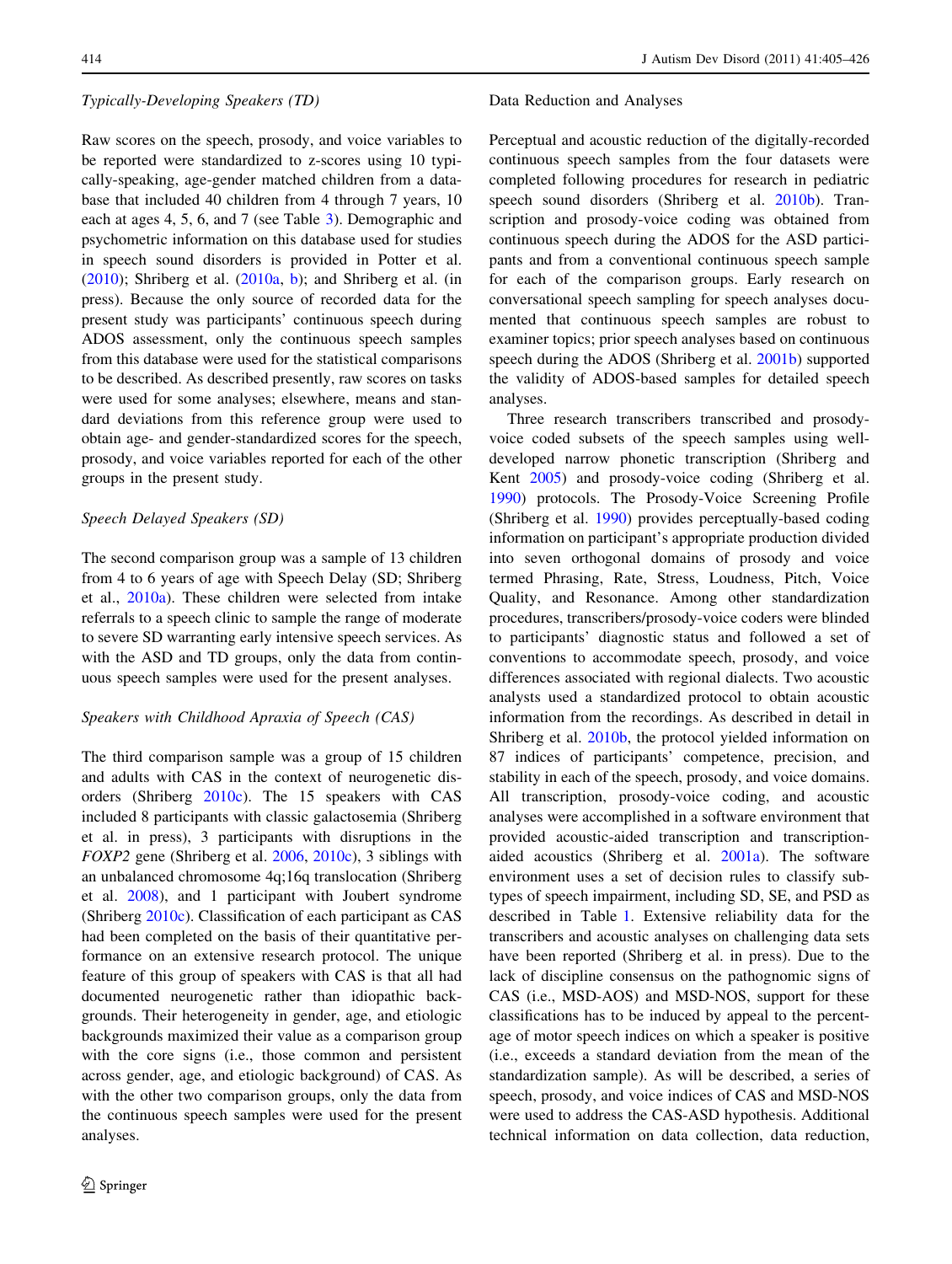<span id="page-10-0"></span>and data analyses in the software environment is available elsewhere (Shriberg et al. [2010a;](#page-20-0) see also [http://www.](http://www.waisman.wisc.edu/phonology/) [waisman.wisc.edu/phonology/\)](http://www.waisman.wisc.edu/phonology/).

# Results

Table 4 includes prevalence findings for three of the four types of speech impairment described previously in Table [1](#page-2-0) : Speech Delay (SD), Speech Errors (SE), and CAS. All of the ASD participants were younger than 9 years of age, and therefore ineligible for Persistent Speech Disorder (PSD). Additionally, based on the precedent literature and the sampling procedures for this study, MSD-DYS (dysarthria) was not expected in sample participants.

# Prevalence of Speech Delay (SD) in ASD

The left section of Table 4 is a summary of the percentage of participants with ASD who met criteria for SD, as defined in Table [1](#page-2-0) and derived by software algorithms. Point-prevalence data from the three epidemiological studies of speech sound disorders reviewed previously are included in Table 4 for ease in comparing the present prevalence findings for ASD with population estimates. The only same-age data for such comparisons is for the 6-year-old participants with ASD, at which the small number of ASD participants includes one with SD (10%) compared to the population estimates in two studies of 3.8%. A more robust comparison is the mean of 15.2% finding for SD in the 46 ASD participants aged 4–7 years, a finding that is essentially similar to the population prevalence of SD in 3-year-old children estimated in two large scale epidemiologic projects (Campbell et al. [2003](#page-17-0); Shriberg et al. [1999](#page-20-0)).

The prevalence findings for SD in Table 4 are interpreted as indicating modest increased risk for concomitant SD in young children with ASD. This conclusion is influenced by the weight of the findings in the precedent literature in ASD summarized in Table [2](#page-4-0). As noted, SD for 3–9 year-old children with ASD was estimated at 12%, generally consistent with 15.2% for the children with ASD in the present sample. Moreover, 7 of 11 studies (64%) cited in Table [2](#page-4-0) reported means or percentage data supporting increased prevalence of SD (primarily based on articulation test percentile data) in children with ASD.

# Prevalence of Speech Errors (SE) in ASD

The middle section of Table 4 is a summary of the percentage of participants with ASD who met criteria for SE at the minimum age of 6 years (see Table [1\)](#page-2-0) and at 7 years of age  $(n = 22)$ . Findings are subtotaled for speech errors

| in speakers with ASD<br>Present estimate: SD           |                                   | Speech delay (SD)                  |                               |                   |                                              | Speech errors (SE) |                            | Motor Speech Disorder-Apraxia<br>of Speech (MSD-AOS)                 |                                        |
|--------------------------------------------------------|-----------------------------------|------------------------------------|-------------------------------|-------------------|----------------------------------------------|--------------------|----------------------------|----------------------------------------------------------------------|----------------------------------------|
|                                                        |                                   | Population estimates               |                               |                   | Present estimate: SE in speakers<br>with ASD |                    | Population estimate        | Present estimate in speakers Population estimate:<br>with ASD $(\%)$ | Kwiatkowski (1994) (%)<br>Shriberg and |
|                                                        |                                   | Studies                            |                               | Sibilants         | Rhotics                                      | Either/both        | Wren et al. $(2009)$ $(%)$ |                                                                      |                                        |
| of<br>Ź.<br>$\overline{\phantom{a}}$<br>(years)<br>Age | Shriberg et al.<br>$(1999)$ $(%)$ | Campbell et al.<br>$(2003)$ $(\%)$ | Wren et al.<br>$(2009)$ $(%)$ | of<br>Ż.          | No. %                                        | of<br>ż.           |                            |                                                                      |                                        |
|                                                        | 15.2                              | 15.6                               |                               |                   |                                              |                    |                            |                                                                      |                                        |
| 14.3<br>$\overline{4}$                                 |                                   |                                    |                               |                   |                                              |                    |                            |                                                                      |                                        |
| $\overline{30}$<br>$\overline{a}$                      |                                   |                                    |                               |                   |                                              |                    |                            |                                                                      |                                        |
| $\overline{10}$<br>$\overline{10}$                     | 3.8                               |                                    |                               | 20<br>$\mathbf 2$ | $\overline{10}$                              | $\overline{30}$    |                            |                                                                      |                                        |
| 8.3<br>$\overline{12}$                                 |                                   |                                    |                               | 25                | 8.3                                          | 33                 |                            |                                                                      |                                        |
|                                                        |                                   |                                    | 3.6                           |                   |                                              |                    | 7.9                        | $\circ$                                                              |                                        |
| $\overline{a}$<br>$\frac{4}{6}$<br>Total               |                                   |                                    |                               | 5                 | $\mathcal{C}$                                | ŗ                  |                            | 0                                                                    |                                        |
| 15.2<br>Mean                                           |                                   |                                    |                               | 22.7              | 9.1                                          | 31.8               |                            |                                                                      |                                        |

Table 4 Prevalence of Speech Delay (SD), Speech Errors (SE), and Motor Speech Disorder-Apraxia of Speech (MSD-AOS) in 46 children aged 4–7 years with Autism Spectrum Disorder

Table 4 Prevalence of Speech Delay (SD), Speech Errors (SE), and Motor Speech Disorder-Apraxia of Speech (MSD-AOS) in 46 children aged 4-7 years with Autism Spectrum Disorder

# $\bigcirc$  Springer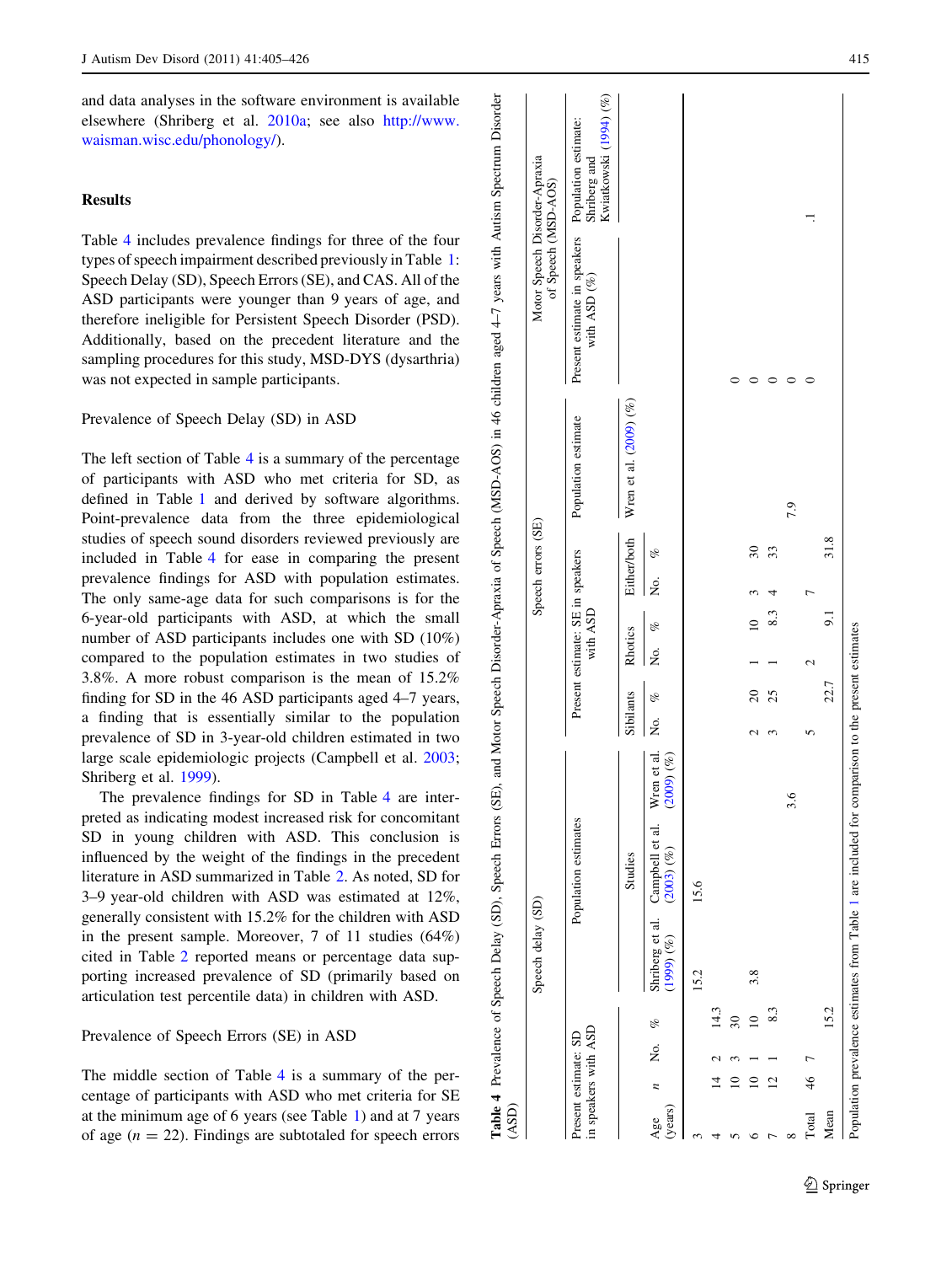on sibilants and rhotics, with summary percentages indicating children who had errors in one or both sound classes. The only available prevalence comparison data for SE in a large epidemiologic study is Wren et al. ([2009](#page-21-0)) prevalence estimate of 7.9% at 8 years of age. Although the prevalence finding of 31.8% SE averaged over the 6- and 7-yearold participants with ASD cannot be directly compared with the Wren et al. estimate, note that there would need to be 75% normalization rate by 9 years (i.e., from approximately 32% to approximately 8%) for the two values to be consonant. As such a 1-year normalization rate is unlikely, the present findings are interpreted as support for substantially higher risk for concomitant SE in children with ASD. Although the ages of the present participants did not allow an estimate of the persistence of SD or SE past 9 years of age (i.e., PSD), it is reasonable to assume that prevalence rates past 9 years would also be higher than the 7.9% SE estimate from Wren et al. at 8 years of age. Finally, as indicated in Tables [2](#page-4-0) and [4](#page-10-0), the present study is the third reporting that approximately one of every three children with ASD meet criteria for SE, particularly dentalized sibilants (Table [4](#page-10-0)).

# Prevalence of CAS in ASD: Percentage of Positive Marker Findings

The primary question addressed in this study is whether some children with verbal ASD have concomitant CAS. Because the speech data were obtained only from continuous speech samples, rather than from speech assessment protocols designed for comprehensive assessment of motor speech processes (e.g., lexical stress tasks, challenging word tasks, repeated measures tasks for target and error stability), only a subset of the diagnostic signs of CAS could be assessed in this study. As demonstrated in prior studies, however, sensitive and specific signs of CAS are available in continuous speech samples (Shriberg et al. in press). Specifically, core signs of CAS, including slow speaking and articulation rates, spatiotemporal vowel errors (reduced vowel space, lengthened vowels), and distorted consonants and consonant transitions, can be identified using standardized perceptual and acoustic indices of these behaviors in continuous speech. To provide the widest possible screen, the analyses to be described included signs of both CAS and MSD-NOS. As noted previously, due to a lack of consensus on the exact set of speech, prosody, and/or voice features that are sensitive to and specific for CAS, the only clinical-research approach to classification is to appeal to some minimal number of positive markers (i.e., the number of proposed indices of CAS or MSD-NOS on which a speaker suspected to have CAS is positive).

The 10 putative indices of CAS or MSD-NOS in the top panel in Fig. [1,](#page-12-0) titled Sensitivity, were those among a list of 38 that have consensual and construct validity to identify motor speech disorders (Shriberg et al. [2010a](#page-20-0)). The indices sensitive to CAS or MSD-NOS are arranged by decreasing order of speakers with CAS who scored positive on the index in the continuous speech (cross-hatched bars). For example, 100% of the speakers with CAS were positive on the index termed Lengthened Vowels, as defined by having average vowel lengths (in milliseconds) longer than one standard deviation from typically developing, same- or younger-aged speakers. The dashed lines at 50 and 75% are visual aids indicating the relative sensitivity of each index. Seven of the 10 indices were obtained using acoustic methods (bolded), two of the 10 with narrow phonetic transcription, and one with prosody-voice coding. The values above each pairwise comparison are the one-tailed effect sizes, with an asterisk indicating statistical significance at the .05 level (StatXact, Cytel Software [2001](#page-18-0)). To minimize Type II errors of interpretation associated with cell sizes, we treat each motor speech sign family-wise (without adjustment for multiple testing), with emphasis on the magnitudes of the significant effect sizes.

As shown in Fig. [1,](#page-12-0) 100% of the participants with CAS were positive for the first 3 of the 10 indices of motor speech disorder, with 50% to over 75% of participants positive on the remaining 7 indices. In comparison, the 46 speakers with ASD (filled bars) were over 75% positive on only one index of motor speech disorder, with two other indices over 50% positive. Effect sizes for the 7 statistically-significant pairwise comparisons were large by conventional criteria (greater than .80). Space constraints prohibit discussion of the technical details of each of the indices. Essentially, each captures a different element of the precision and stability of spatiotemporal aspects of speech production. These findings are interpreted as counter-support for the hypothesis of motor speech disorder consistent with apraxia of speech or MSD-NOS in children with verbal ASD.

Findings in the bottom panel in Fig. [1](#page-12-0), titled Specificity, are also interpreted as counter-support for the CAS-ASD hypothesis. To assess the possibility that there might be a subgroup of the participants with ASD who have concomitant CAS, findings for the 7 participants with SD (Table [4\)](#page-10-0) were compared to findings for the comparison group with CAS. For these analyses, the reference group used to standardize index raw scores was the participant group with Speech Delay (SD). Thus, whereas the data in the top panel in Fig. [1](#page-12-0) assess the sensitivity of the motor speech markers to identify speech impairment, the bottom panel findings in Fig. [1](#page-12-0) assess the specificity of the 38 indices, i.e., their ability to discriminate CAS or MSD-NOS from Speech Delay. The bottom panel includes the five indices of motor speech disorder on which the comparison group participants with CAS differed by more than one standard deviation from the comparison speakers with SD.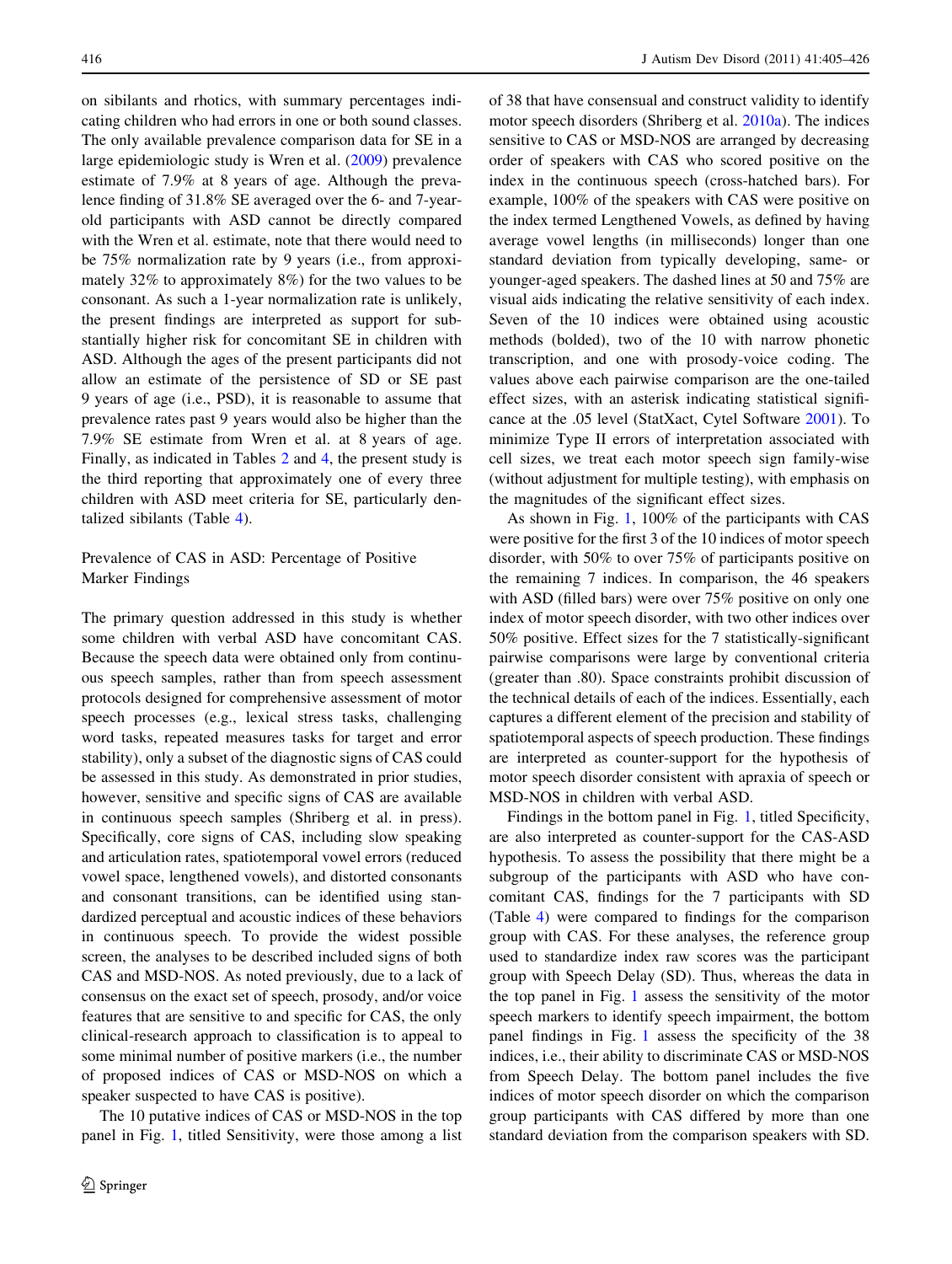<span id="page-12-0"></span>

Fig. 1 Percentage of positive indices of Childhood Apraxia of Speech (CAS) and Motor Speech Disorder-Not Otherwise Specified in participants with Autism Spectrum Disorders (ASD) compared to participants with CAS

Four of the five pairwise comparisons with the ASD participant's performance on these indices yielded large significant effect sizes, with none of the ASD participants scoring below the SD participants.

Prevalence of CAS in ASD: Group-Averaged Prosody-Voice Findings

Figure [2](#page-13-0) provides summary graphic and statistical information focusing on prosody-voice characteristics of the participants with ASD. As continuous speech samples are the primary, and for some variables, the only source for these indices, it is appropriate to compare findings for the speakers with ASD to those with each of the other comparison groups. As shown in the key to the symbols, these include in addition to the ASD target group (A-filled circles), the typically-developing speakers (T-open circles), the speakers with Speech Delay (S-open squares) and the speakers with CAS (C-open triangles). In each panel, the top section provides the numeric data on the three prosody and four voice domains for each of the four groups. Boxes around the numeric data in Panel A indicate significant one-way analyses of variance, with a key to the conventional symbols for significant  $p$  values at the bottom of each panel. For Panels B–D, the boxes in the numeric data indicate significant effect sizes for the pairwise comparisons. As indicated below each of the three panels, the conventional effect size (ES) adjectives from Cohen [\(1988](#page-18-0); S: Small, M: Medium, L: Large), are extended for increased sensitivity to include V: Very Large and E: Extremely Large. Significant ES's (i.e., confidence intervals not crossing 0) are underlined. These same values are plotted graphically below the numeric values. Scores of 80–90% on this measure (see dashed lines) are considered marginal impairment and scores below 80% as impairment.

As indicated in Fig. [2,](#page-13-0) Panel A, significant analyses of variance results were obtained for the prosody variables of Rate and Stress and for the voice variables of Loudness, Pitch, and Laryngeal Quality. The findings in Panels B–D provide follow-up pairwise analyses to determine the source and effect sizes for all significant differences in the omnibus test. It is efficient for conceptual perspectives to review the findings by prosody-voice variable, rather than by comparison group.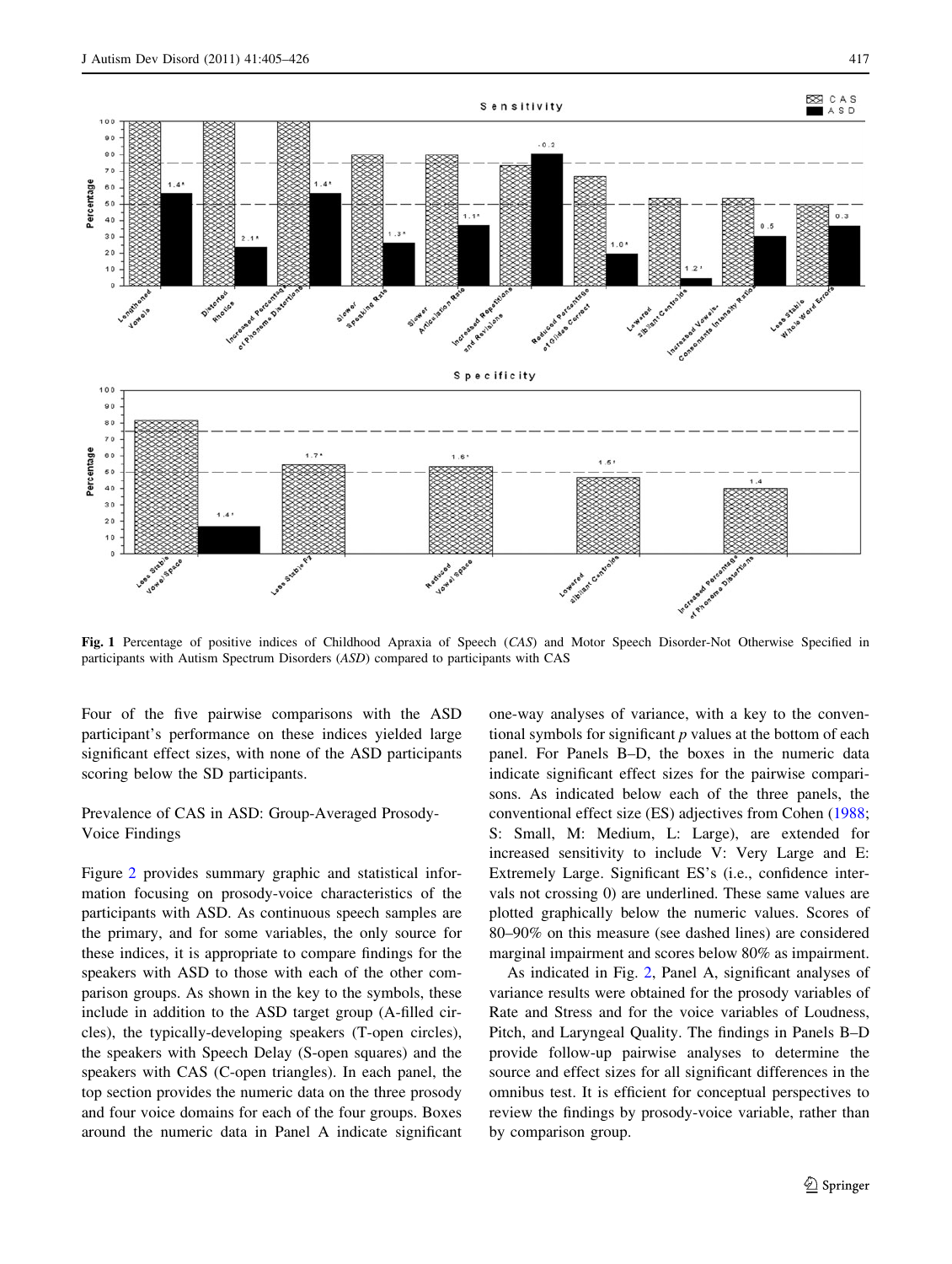<span id="page-13-0"></span>

Fig. 2 Prosody-voice findings for participants with Autism Spectrum Disorders (A) compared to participants with Typical Development (T), Speech Delay  $(S)$ , and Childhood Apraxia of Speech  $(C)$ 

#### Rate

As shown in Fig. 2, Panel A (see both the numeric and graphic sections), an average of only 70.9% of the utterances in the continuous speech of the speakers with CAS had appropriate Rate. Inspection of subcodes not shown in Fig. 2 indicated that the remaining approximately 29% were subcoded "Too Slow" for each speaker's age  $\ll 2$ syllables/second, including pause time). In comparison, as shown best in Panel D, the ASD participants averaged 97.7% utterances that were appropriate in Rate for their age (2–4 syllables/s). The significant ES for this difference was  $>1.0$  (Very Large). As shown in Panel C, ASD participants had significantly more utterances with appropriate Rate than the group average for the participants with Speech Delay, although the latter average (87.3%) was within the marginal range for the PVSP. As shown in Panel B, appropriate Rate values for ASD and same-aged, typically-developing children were within 1 percentage point of one another.

# Stress

Similar to literature findings, the 67.9% average number of utterances with appropriate Stress of the CAS speakers was significantly lower than the Stress findings for the other groups (Panel A). The pairwise effect size indicated that whereas the averaged Stress value of 82.6% appropriate utterances for the participants with ASD was not significantly different from the average of the Typically-Developing speakers (Panel B) or the speakers with Speech Delay (Panel C), it was significantly higher than the speakers with CAS (ES  $\geq$  .80; Large). Inspection of subcodes in the Stress analyses and of the continuous speech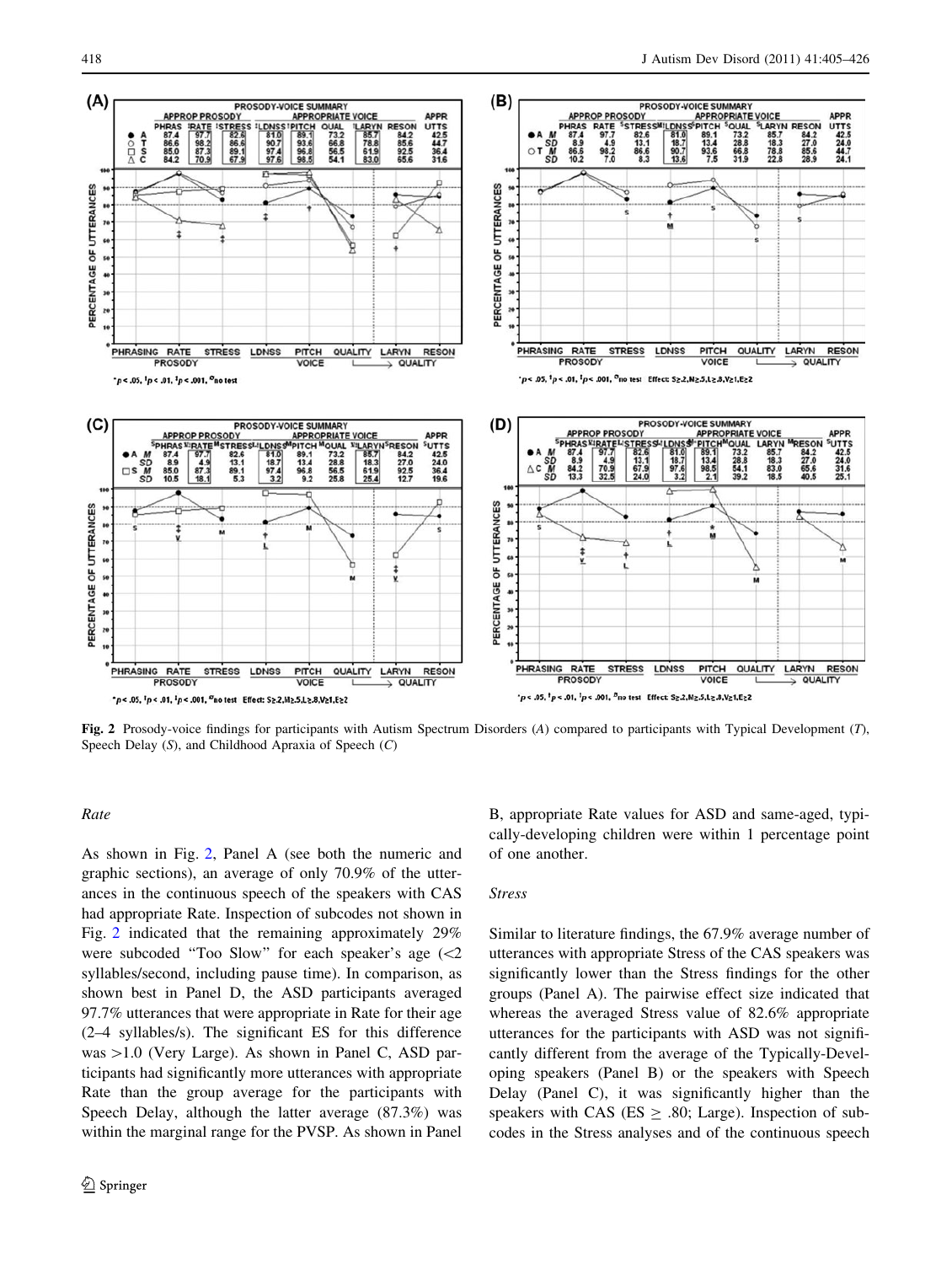transcripts were completed to determine the locus of inappropriate Stress in ASD compared to CAS participants. It is efficient to defer comments on these findings to the Discussion.

# Loudness

Speakers with ASD had significantly fewer utterances with appropriate Loudness (81.0%), as indicated in Fig. [2,](#page-13-0) Panel A, with this value at the lower boundary of marginally inappropriate. The subcodes data indicated that the source of this finding was that participants with ASD were coded as having excessive loudness (Too Loud) on most of these inappropriate utterances. On this voice variable the speakers with ASD were significantly different from the Typically-Developing speakers (Panel B: Moderate ES), and the speakers with Speech Delay (Panel C: Large ES) and CAS (Panel D: Large ES).

# Pitch

Speakers with ASD differed significantly from speakers in the other three groups on the omnibus comparison of Pitch (Panel A). This difference was not significantly different than the average Pitch values for the Typically-Developing speakers (Panel B) or the speakers with Speech Delay (Panel C), but was significantly lower than obtained for the participants with CAS (98.5%; Moderate ES). Inspection of the subcodes indicated that speakers with ASD had utterances coded as Too High or Variably High pitch, findings also obtained in the acoustic analyses.

#### Laryngeal Quality

For the voice domain of Laryngeal Quality, speakers with Speech Delay had significantly lower percentage of utterances with appropriate laryngeal quality (61.9%) than the speakers with ASD (84.2%; Very Large ES). Inspection of the subcodes indicated that more of the speakers with Speech Delay had utterances coded as Rough.

Additional prosody-voice analyses addressed the possibility explored in the bottom panel of Fig. [1](#page-12-0) that the subgroup of 7 participants with ASD classified as SD might have prosody-voice findings more consistent with the values of the participants with CAS, or the less specific subtype of motor speech disorder, MSD-NOS. These subgroup analyses provided no statistical support or trends for CAS or MSD-NOS, with the prosody-voice profiles of the 7 ASD participants with SD wholly consistent with the averaged profile of the comparison speakers with SD.

#### **Discussion**

#### The CAS-ASD Hypothesis

The findings from this study do not support the hypothesis that CAS is a prevalent concomitant disorder in persons with verbal ASD. Moreover, they do not support the prevalence in the present sample of a less specific motor speech disorder termed Motor Speech Disorder-Not Otherwise Specified. With one exception, each of the pairwise statistical comparisons indicated significant dissimilarities in the speech, prosody, and voice characteristics of participants with ASD compared to the comparison group of participants with CAS in neurogenetic contexts. The one exception is the finding in Fig. [1](#page-12-0) that over 75% of the 46 speakers with ASD had Increased Repetitions and Revisions relative to same-age typically-developing speakers, a somewhat higher percentage on this fluency index than found for the comparison group of participants with CAS. Later discussion will address possible explanatory sources underlying this finding. Here, two sets of findings meeting criteria for a double dissociation are viewed as the primary counter-support for the CAS-ASD hypothesis.

The first dissociation indicated in the comparative analyses in Figs. [1](#page-12-0) and [2](#page-13-0) is that participants with ASD did not have the significantly slow speech rate, lengthened vowels, and uncommon phoneme distortions that are core signs of motor speech disorders in adults (e.g., Duffy [2005\)](#page-18-0) and in contemporary research in CAS (ASHA [2007b;](#page-17-0) Aziz et al. [2010](#page-17-0)). With the exception of trends reported in Velleman et al. ([2010\)](#page-20-0), these spatiotemporal features of motor speech disorders have also not been reported in the speech studies of ASD of the past approximately five decades (Table [2\)](#page-4-0).

The second dissociation is that participants with ASD had voice differences not reported in CAS. Unlike most of the pioneer studies in ASD, the present study used acoustics to quantify loudness (amplitude), pitch (frequency), duration (in milliseconds) and stress (intersyllabic ratios of amplitude, frequency, and duration). Using both perceptual and acoustic measures of these variables, the present study found that a statistically significant percentage of children with ASD had inappropriate loudness and inappropriate pitch (Fig. [2\)](#page-13-0). As shown in Table [2](#page-4-0), there are 16 entries from studies reporting several types of inappropriate productive Stress (prosody) and 10 entries reporting inappropriate Loudness or Pitch (voice). Recently, for example, Grossman et al. ([2010\)](#page-18-0) reported that participants with high functioning autism stressed the correct syllables in a sentence completion task, but both first-syllable stress and last-syllable stress were achieved with longer total word durations than obtained in typically-developing peer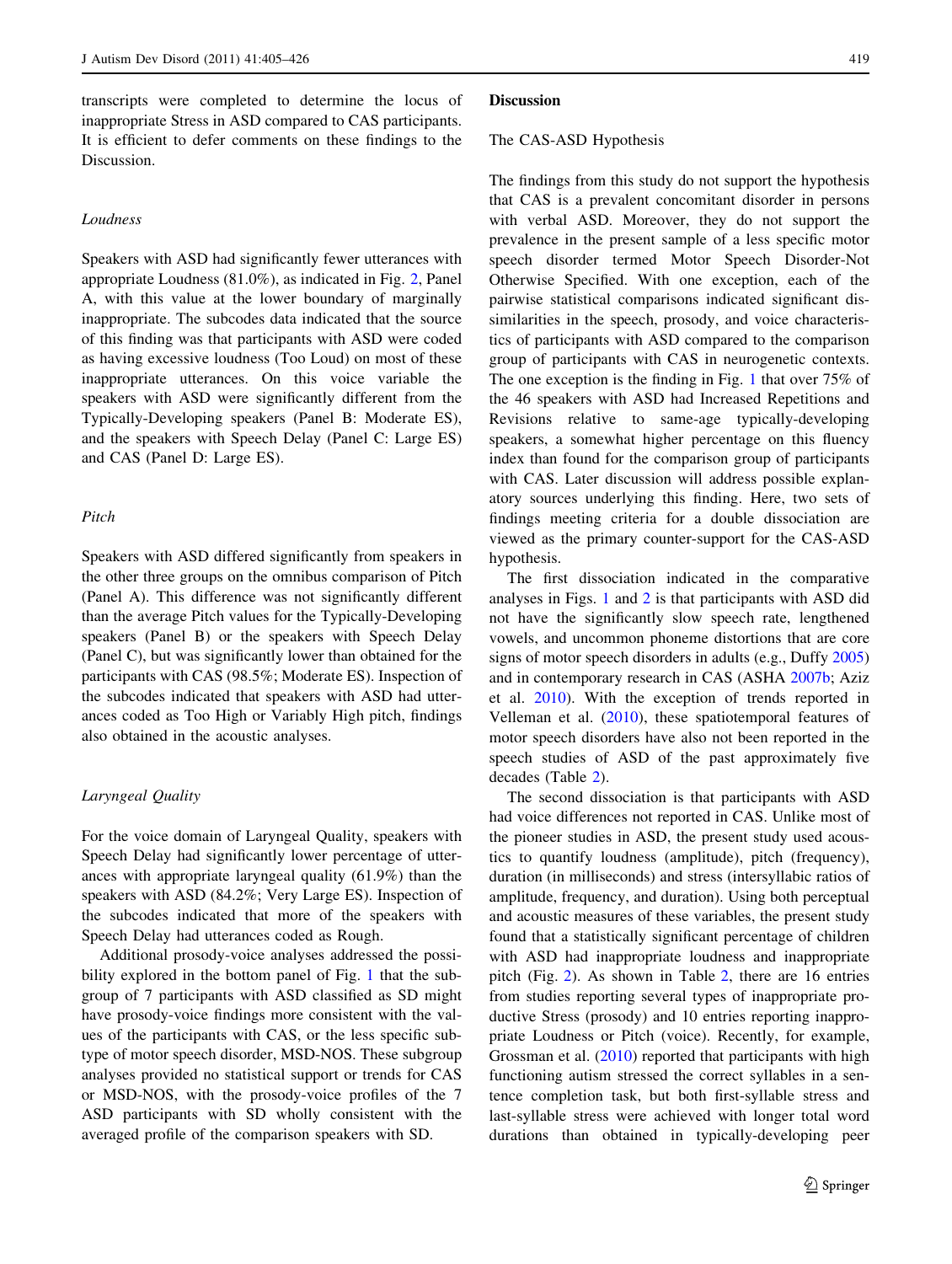controls. Again, differences in an array of measures of Stress have been widely reported in both the adult and child literatures in autism and in apraxia of speech, but differences in vocal pitch and loudness increasingly reported in autism have not been reported in descriptions of apraxia of speech.

## The Speech Attunement Framework

A framework, termed the speech attunement framework, may offer a conceptually and clinically coherent explanatory perspective on the present findings. The construct of attunement (bringing into harmony) has been used in many disciplinary topics in child development as a descriptiveexplanatory framework to model the attentional and intentional processes underlying stability and change (e.g., Drake et al. [2000;](#page-18-0) Legerstee et al. [2007;](#page-18-0) Szajnberg et al. [1989\)](#page-20-0). The speech attunement framework posits that the acquisition of articulate speech and appropriate prosodyvoice requires a child to 'tune in' to the oral communications of the ambient community and to 'tune up' the phonological and phonetic behaviors subserving intelligible and socially appropriate speech, prosody, and voice production. Neurobehavioral correlates of the auditoryperceptual, imitative, and motor control processes associated with these two place-marker primitives—tune in and tune up—are studied in basic and applied research in the communicative and social deficits in ASD. A preliminary version of the speech attunement framework was proposed to investigate individual differences in the origin and persistence of Speech Errors (Shriberg [1994;](#page-19-0) Shriberg et al. [1986\)](#page-20-0). A second adaptation of the attunement framework for speech disorders derived the construct of 'focus' for a two-factor treatment approach (Kwiatkowski and Shriberg [1993,](#page-18-0) [1998](#page-18-0)). Closer to current concerns, the speechattunement framework has been proposed as a descriptiveexplanatory heuristic to account for and conduct research in the conceptually challenging array of speech, prosody, and voice findings in ASD (Shriberg et al. [2001b;](#page-20-0) Paul et al. [2005b,](#page-19-0) [2008](#page-19-0)).

The potential utility of the speech attunement framework for research in ASD rests on the validity of two assumptions. The first assumption, based on auditory perceptual findings from several investigator groups in ASD (e.g., Bonnel et al. [2010;](#page-17-0) Heaton [2003;](#page-18-0) Järvinen-Pasley et al. [2008;](#page-18-0) Jones et al. [2009;](#page-18-0) Mottron et al. [2006;](#page-19-0) Samson et al. [2006\)](#page-19-0), is that some individuals with ASD have enhanced auditory perceptual ability underlying the propensity to 'tune in' to the acoustic features of speech. The second assumption is that due to challenges in communication intent and social reciprocity, persons with ASD do not experience the pragmatic press to 'tune up' the precision of their speech, prosody, and/or voice, both during development and on-line in discourse. The following discussions

elaborate on how the primary findings of the present paper might be consistent with these two somewhat opposing tenets of an explanatory framework for speech and prosodyvoice development and control in persons with ASD.

## Speech Delay (SD) in ASD

Present and prior findings indicate modest increased risk for Speech Delay (SD) in verbal ASD. Thus, for most persons with verbal ASD, the speech processes in typical acquisition and performance—encoding phonological representations, retrieving the representations, transcoding representations to gestures underlying speech production (i.e., planning/programming), and executing the neuromotor commands for speech—are largely intact (e.g., McCleery et al. [2006\)](#page-19-0). As concluded over a decade ago by Kjelgaard and Tager-Flusberg [\(2001](#page-18-0)) and as shown by the estimates in Table [2](#page-4-0), articulation seems to be ''spared'' in most children with ASD. Support for the importance of that perspective is evident in the present study's findings indicating age-typical performance on a nonword repetition task, a task that is sensitive to genetically-inherited verbal trait disorders, but is not part of the ASD phenotype (Bishop et al. [2004\)](#page-17-0). Many genetic and environmental risk factors other than those associated with a heritable verbal trait disorder could underlie the modest increase in SD in the present sample, and in the studies reviewed in Table [2.](#page-4-0)

#### Speech Errors (SE) in ASD

What is notable for theory, although relatively negligible for handicap, is the high percentage of children 6–9 years of age with ASD who have Speech Errors (SE), with a high percentage of common residual errors in both SD and SE not resolved by 9 years (i.e., PSD: Cleland et al. [2010](#page-18-0); Shriberg et al. [2001b\)](#page-20-0). As noted previously, the speech attunement framework was originally developed to explain the origin and persistence of common speech errors (dentalized sibilants, derhotacized rhotics) in children with no other known neurodevelopmental disorders (Shriberg et al. [1986](#page-20-0)). The original formulation proposed that some children do not 'tune in' to speech sounds and/or appear to need more time to 'tune up' their distortion errors. Other children who are attuned to speech-language (i.e., are advanced in developmental milestones) may 'tune in' before they have the required neuromuscular ability to make difficult sounds, resulting in a distortion that, through habit strength, is difficult to correct despite significant attempts to 'tune up.'

In the present context, and for similar findings reported in Cleland et al. ([2010\)](#page-18-0) and Shriberg et al. [\(2001b](#page-20-0)), the two tenets of speech attunement framework might provide a useful explanatory perspective on the finding of increased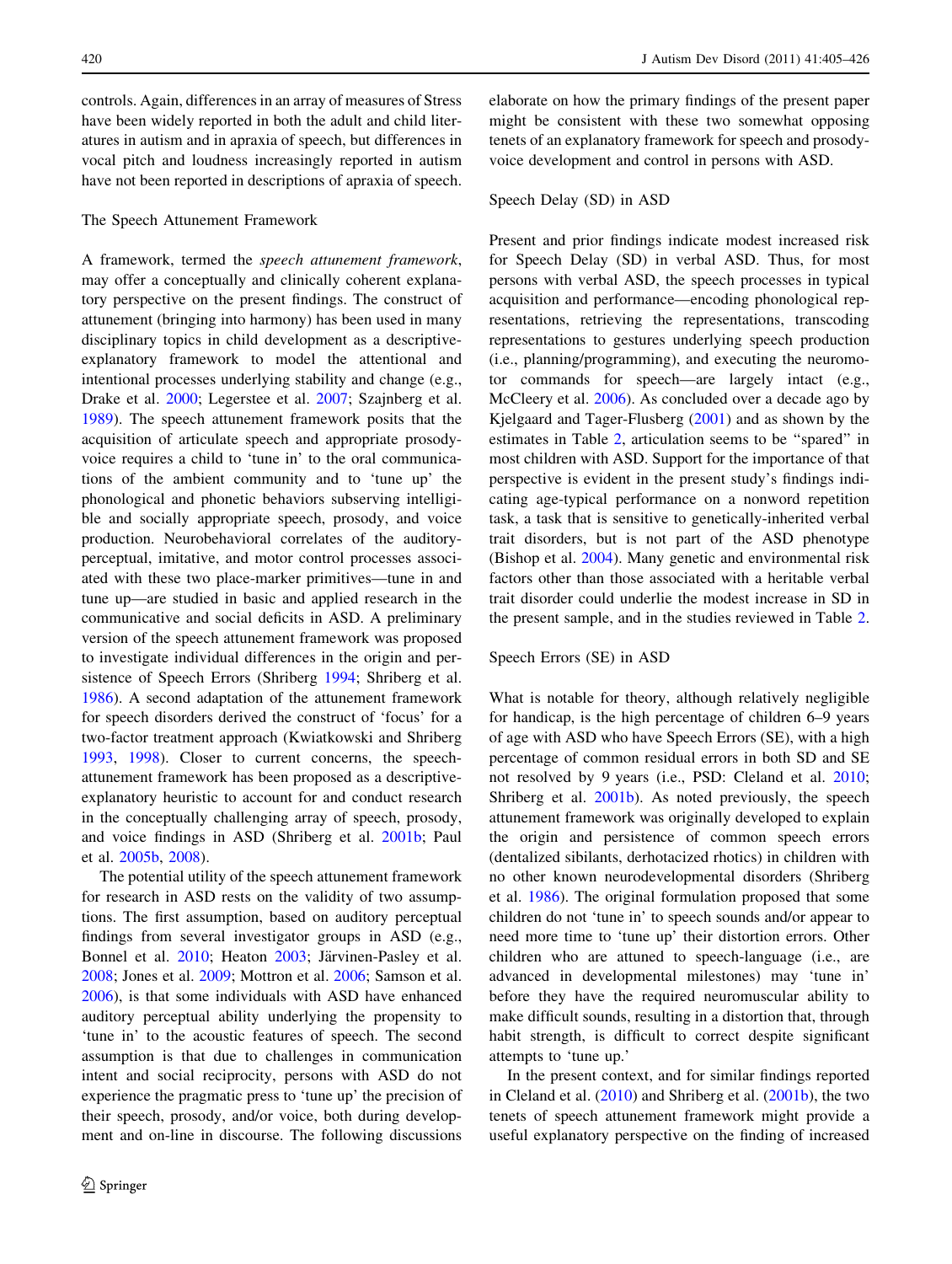rates of SE in autism. Several causal pathways may be posited. For the origin of SE, tuning into speech early due to enhanced auditory perceptual propensity and capability might lead to speech production distortions, especially if there are some motor constraints that widen the gap between intention and capability (i.e., motor skill). Alternatively, affective social reciprocity constraints might delay tuning into the nuances in auditory events that must be imitated precisely and/or successfully tuned up to avoid PSD.

# Speech, Prosody, and Voice Findings in ASD

Recall the observation that nearly all the prosody and voice findings in the present study are not consistent with CAS or MSD-NOS. They are consistent, however, with the speech attunement framework for speech acquisition and performance in children and adults with verbal ASD. The following sections review findings from four of the seven domains of prosody-voice from the attunement perspective. For the remaining three domains (Rate, Laryngeal Quality, and Resonance), speakers with ASD had similar percentages of appropriate utterances as found in the TD and SD participants.

### Phrasing

The finding of Increased Repetition and Revisions in ASD participants is consistent with some descriptions of ASD speech as disfluent. In the present context, repetitions and especially revisions can be interpreted as support for on-line monitoring, with high repetition-revision frequencies evidence of being closely attuned to speech output, i.e., tuned into one's own speech, but variably successful in attempting to tune up as needed. It would require instrumental analysis of each repetition and revision to attempt to differentiate signs of motor difficulty with the original production relative to second and additional repetitions and revisions.

#### Stress, Loudness, and Pitch

As shown in Table [2,](#page-4-0) a number of different inappropriate productive Stress patterns have been reported in the ASD literature. In contrast, in both adult and child literatures in apraxia of speech, the type of inappropriate Stress typically reported is termed excessive-equal stress (Duffy [2005](#page-18-0); Shriberg et al. [2003\)](#page-20-0). Subcode analysis for the samples indicated that the more frequent code for the inappropriate Stress percentages shown in Fig. [2](#page-13-0) was Misplaced Stress. As well, subcodes for utterances coded as inappropriate Loudness (Too Loud) and inappropriate Pitch (Too High) occurred on syllables, words, and phrases not typically stressed for emphasis. Thus, rather than the excessive/equal stress documented as a core feature of congenital and acquired apraxia of speech, the prominence due to

misplaced stress likely underlies the percepts of 'odd,' 'singsong', and the other adjectives in the earlier excerpt from Peppé et al.  $(2007)$  $(2007)$  and in Table [2](#page-4-0) that may be taken to be signs of motor impairment.

The speech-attunement explanatory perspective also differs substantially from explanatory perspectives such as proposed in Sharda et al. ([2010\)](#page-19-0). Sharda and colleagues propose that pitch and other prosodic differences in ASD, such as indicated in the examples above, might reflect a productive version of 'motherese.' In the speech-attunement framework, such misplaced, unconstrained vocal behaviors are viewed as lapses in on-line attunement to conversational partners in discourse. Studies in progress are examining these syllable stress ratios, with the possibility that the typical weighting of loudness, pitch, and duration are unstable relative to same-age speakers with typical development, speakers with SD, and speakers with CAS.

The principal observation reported here is that the Stress findings termed Misplaced Stress in the current sample of children with ASD are dissimilar to the well-documented excessive-equal stress patterns in adult and child forms of apraxia of speech. As well, the significant Pitch and Loudness findings for participants with ASD in the present study and likely those in the ASD literature were different in form and origin from prosody and voice signs in motor speech disorders.

# Summary and Conclusions

- 1. Participants with ASD in the present study had modestly higher prevalence of Speech Delay and substantially higher rates of Speech Errors relative to population estimates.
- 2. Participants with ASD in the present study did not have the core features of apraxia of speech reported in contemporary research in CAS or nonspecific motor speech signs, including (a) increased spatiotemporal vowel errors, (b) increased uncommon phoneme distortions, and (c) slow speech rate.
- 3. Participants with ASD in the present study had significantly higher rates of inappropriate prosody and voice including (a) increased repetitions and revisions, (b) loud words and phrases, (c) high pitched words and phrases, and (d) misplaced stress. The latter three findings are not reported in contemporary research in CAS.

In contrast to support for speech-motor deficits in ASD, the present findings are interpreted as consistent with a speech attunement framework. The framework posits that persons with ASD have normal to enhanced auditory-perceptual and auditory-monitoring skills (they tune in), but have affective, social reciprocity challenges that mediate the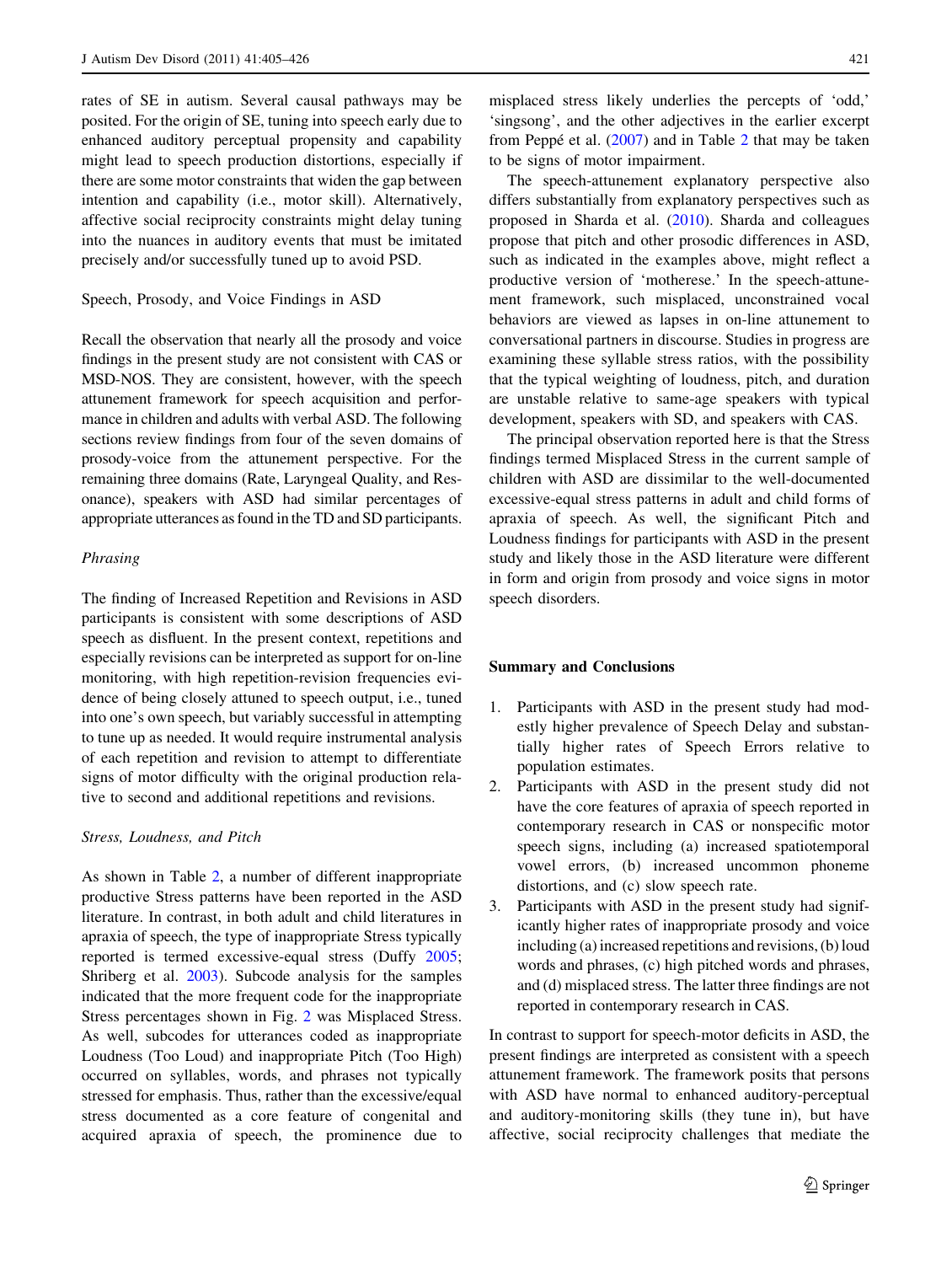<span id="page-17-0"></span>acquisition, performance, and monitoring of appropriate speech, prosody, and voice in discourse (they variably tune-up). These place-holder terms, are, of course, proxies for the neurocognitive and neurophysiological correlates of tuning in and tuning up studied in basic research in ASD. The modest increase in the prevalence of speech delay in children with verbal ASD could reflect a number of genetic and/or environmental risk factors that delay the acquisition of articulate speech.

Generalizations from the present study are limited by several methodological constraints. Future research should include cell sizes with adequate power to assess the influence of a number of possible moderators and mediators of prevalence and type of speech impairment, including age, cognitive levels, language impairment, and intelligibility status. A significant methodological constraint was the limitation of findings to those available from a continuous speech sample. Acoustic studies using controlled imitations of vowel stimuli at increasing rates and other challenging speech tasks (e.g., Shriberg et al. in press) are needed to assess the reliability and extensiveness of these findings and their implications for motor speech impairment in ASD. Another constraint on generalization from the present study was the minimum inclusionary criterion of 70% intelligibility, with the possibility that findings might be different for speakers with lower levels of intelligibility. Future research should also use protocols that classify, in the same study sample, participants' speech status and status on the many other oral motor and fine and gross motor domains, towards an integrated account of motor systems in persons with verbal ASD.

Last, the present study did not directly address the strong CAS-ASD hypothesis—that comorbid CAS may be a sufficient cause of nonverbal ASD. Research designs assessing speech, prosody, and voice in nonverbal ASD are challenging. A number of preliminary and emerging assessment methods requiring only minimal early vocal behaviors may be informative (e.g., Davis and Velleman [2008](#page-18-0); Nagamani et al. [2009](#page-19-0); Peppé et al. [2006;](#page-19-0) Russo et al. [2009;](#page-19-0) Sheinkopf et al. [2000;](#page-19-0) Strand et al. [2010;](#page-20-0) van Santen et al. [2009](#page-20-0), [2010\)](#page-20-0) and many promising assessment approaches not requiring any speech production are emerging for the significant needs of this clinical population (NIDCD [2010\)](#page-19-0).

Acknowledgments We thank the following people in Madison for their assistance with this research: Jessica Hersh, Heather Karlsson, Heather Lohmeier, Jane McSweeny, Rebecca Rutkowski, Christie Tilkens, and David Wilson. In addition, we thank the following people in New Haven: Maysa Akbar, Kathleen Koenig, Moira Lewis, and Allison Lee for their data collection and clinical characterization, and Fred Volkmar, Director, Yale Child Study Center. This research was supported by National Institute on Deafness and Other Communication Disorders Grants DC007129 and DC000496 and by a core grant to the Waisman Center from the National Institute of Child Health and Development (Grant HD03352).

## References

- American Psychiatric Association. (2000). Diagnostic and statistical manual of mental disorders (4th ed text revision). Washington, DC: Author.
- American Speech-Language-Hearing Association (ASHA). (2007a). Childhood apraxia of speech [Position Statement]. Available from [www.asha.org/policy.](http://www.asha.org/policy)
- American Speech-Language-Hearing Association (ASHA). (2007b). Childhood apraxia of speech [Technical Report]. Available from [www.asha.org/policy.](http://www.asha.org/policy)
- Aziz, A. A., Shohdi, S., Osman, D. M., & Habib, E. I. (2010). Childhood apraxia of speech and multiple phonological disorders in Cairo-Egyptian Arabic speaking children: Language, speech, and oro-motor differences. International Journal of Pediatric Otorhinolaryngology, 74, 578–585.
- Baltaxe, C. (1981). Acoustic characteristics of prosody in autism. In P. Mittler (Ed.), Frontier of knowledge in mental retardation (pp. 223–233). Baltimore: University Park Press.
- Baltaxe, C. A. M. (1984). Use of contrastive stress in normal, aphasic, and autistic children. Journal of Speech and Hearing Research, 27, 97–105.
- Baltaxe, C., & Guthrie, D. (1987). The use of primary sentence stress by normal, aphasic, and autistic children. Journal of Autism and Developmental Disorders, 17, 255–271.
- Baltaxe, C., & Simmons, J. (1985). Prosodic development in normal and autistic children. In E. Schopler & G. Mesibov (Eds.), Communication problems in autism (pp. 95–125). New York: Plenum Press.
- Bartak, L., Rutter, M., & Cox, A. (1975). A comparative study of infantile autism and specific developmental receptive language disorders: III. Journal of Autism and Childhood Schizophrenia, 6, 383–396.
- Bartolucci, G., & Pierce, S. J. (1977). A preliminary comparison of phonological development in autistic, normal, and mentally retarded subjects. British Journal of Disorders of Communication, 12, 137–147.
- Bartolucci, G., Pierce, S., Streiner, D., & Eppel, P. T. (1976). Phonological investigation of verbal autistic and mentally retarded subjects. Journal of Autism and Childhood Schizophrenia, 6, 303–316.
- Bishop, D. V. M., Mayberry, M., Wong, D., Maley, A., Hill, W., & Hallmayer, J. (2004). Are phonological processing deficits part of the broad autism phenotype? American Journal of Medical Genetics Part B, 128, 54–60.
- Bonnel, A., McAdams, S., Smith, B., Berthiaume, C., Bertone, A., Ciocca, V., et al. (2010). Enhanced pure-tone pitch discrimination among persons with autism but not Asperger syndrome. Neuropsychologia, 48, 2465–2475.
- Boucher, J. (1976). Articulation in early childhood autism. Journal of Autism and Developmental Disorders, 6, 297–302.
- Boucher, M. J., Andrianopoulos, M. V., & Velleman, S. L. (2010). Prosodic features in the spontaneous speech of children with Autism Spectrum Disorders. Paper presented at the International Child Phonology Conference. Memphis, TN: The University of Memphis.
- Boucher, M. J., Andrianopoulos, M. V., Velleman, S. L., & Pecora, L. (2009). Voice characteristics of autism. Paper presented at the Annual Convention of the American Speech-Language-Hearing Association, New Orleans, LA.
- Campbell, T. F., Dollaghan, C. A., Rockette, H. E., Paradise, J. L., Feldman, H. M., Shriberg, L. D., et al. (2003). Risk factors for speech delay of unknown origin in 3-year-old children. Child Development, 74, 346–357.
- Chandler, S., Charman, T., Baird, G., Simonoff, E., Loucas, T., Meldrum, D., et al. (2007). Validation of the social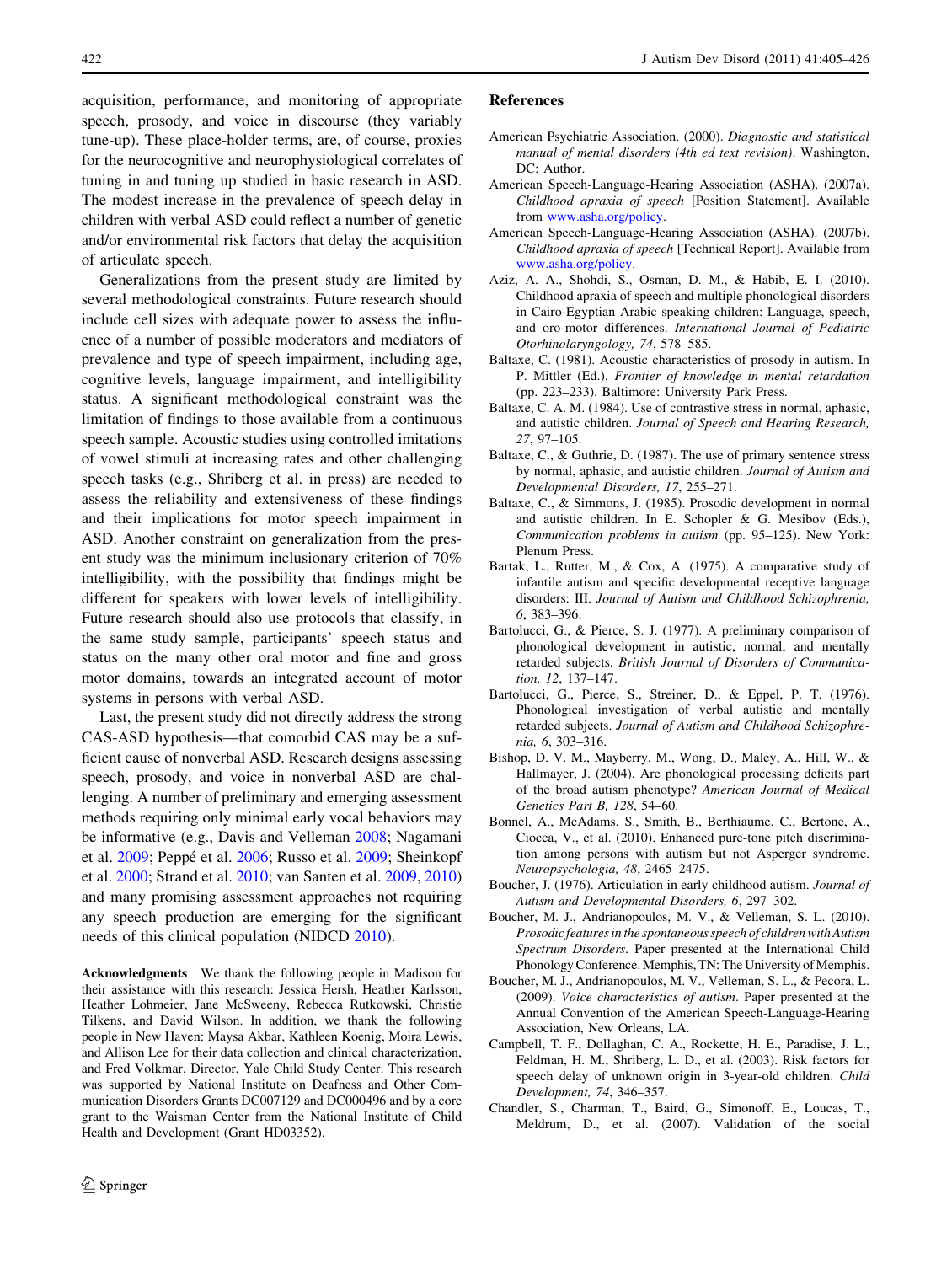<span id="page-18-0"></span>communication questionnaire in a population cohort of children with autism spectrum disorders. Journal of the American Academy of Child and Adolescent Psychiatry, 46, 1324–1332.

- Cleland, J., Gibbon, F. E., Peppé, S. J., O'Hare, A., & Rutherford, M. (2010). Phonetic and phonological errors in children with high functioning autism and Asperger syndrome. International Journal of Speech-Language Pathology, 12, 69–76.
- Cohen, J. (1988). Statistical power analysis for the behavioral sciences (2nd ed.). Hillsdale, NJ: Erlbaum.
- Cytel Software Corporation. (2001). StatXact 5.0.3. Cambridge, MA: Cytel Inc.
- Davis, B., & Velleman, S. (2008). Establishing a basic speech repertoire without using NSOME: Means, motive, and opportunity. Seminars in Speech and Language, 29, 312–319.
- Dawson, M., Mottron, L., & Gernsbacher, M. A. (in press). Learning in autism. In J. H. Byrne (Series Ed.) & H. Roediger (Vol. Ed.), Learning and memory: A comprehensive reference: Cognitive psychology. New York: Elsevier.
- Dewey, D., Roy, E. A., Square-Storer, P. A., & Hayden, D. C. (1988). Limb and oral praxic abilities of children with verbal sequencing deficits. Developmental Medicine and Child Neurology, 30, 743–751.
- Diehl, J. J., Bennetto, L., Watson, D., Gunlogson, C., & McDonough, J. (2008). Resolving ambiguity: A psycholinguistic approach to understanding prosody processing in high- functioning autism. Brain and Language, 106, 144–152.
- Diehl, J. J., Watson, D., Bennetto, L., McDonough, J., & Gunlogson, C. (2009). An acoustic analysis of prosody in high-functioning autism. Applied Psycholinguistics, 30, 385–404.
- Dowell, L. R., Mahone, E. M., & Mostofsky, S. H. (2009). Associations of postural knowledge and basic motor skill with dyspraxia in autism: Implication for abnormalities in distributed connectivity and motor learning. Neuropsychology, 23, 563–570.
- Drake, C., Jones, M. R., & Baruch, C. (2000). The development of rhythmic attending on auditory sequences: attunement, referent period, focal attending. Cognition, 77, 251–288.
- Duffy, J. R. (2005). Motor speech disorders: Substrates, diferential diagnosis, and management (2nd ed.). St. Louis, MO: Mosby.
- Dunn, L., & Dunn, L. (1997). Peabody picture vocabulary test-III. San Antonio, TX: Pearson Assessments.
- Dziuk, M. A., Gidley Larson, J. C., Apostu, A., Mahone, E. M., Denckla, M. B., & Mostofsky, S. H. (2007). Dyspraxia in autism: association with motor, social, and communicative deficits. Developmental Medicine and Child Neurology, 49, 734–739.
- Eigsti, I., Bennetto, L., & Dadlani, M. (2007). Beyond pragmatics: Morphosyntactic development in autism. Journal of Autism and Developmental Disorders, 37, 1007–1023.
- Fay, W., & Schuler, A. (1980). Emerging language in autistic children. Baltimore: University Park Press.
- Fine, J., Bartolucci, G., Ginsberg, G., & Szatmari, P. (1991). The use of intonation to ommunicate in pervasive developmental disorders. Journal of Child Psychology and Psychiatry, 32, 771–782.
- Flipsen, P., Jr. (1999). Articulation rate and speech-sound normalization following speech delay. Unpublished doctoral dissertation, University of Wisconsin-Madison.
- Foreman, C. (2002). The use of contrastive focus by high-functioning children with autism. Dissertation Abstracts International 62, 3759A (UMI No. DA3032821).
- Gernsbacher, M. A., Sauer, E. A., Geye, H. M., Schweigert, E. K., & Goldsmith, H. H. (2008). Infant and toddler oral- and manual motor skills predict later speech fluency in autism. Journal of Child Psychology and Psychiatry, 49, 43–50.
- Goldmann Gross, R., & Grossman, M. (2008). Update on apraxia. Current Neurology and Neuroscience Reports, 8, 490–496.
- Gotham, K., Risi, S., Pickles, A., & Lord, C. (2007). The autism diagnostic observation schedule: Revised algorithms for

improved diagnostic validity. Journal of Autism and Developmental Disorders, 37, 613–627.

- Green, D., Baird, G., Barnett, A., Henderson, L., Huber, J., & Henderson, S. (2002). The severity and nature of motor impairment in Asperger syndrome: A comparison with specific developmental disorder of motor function. Journal of Child Psychology and Psychiatry, 43, 655–668.
- Grossman, R. B., Bemis, R. H., Plesa-Skwerer, D., & Tager-Flusberg, H. (2010). Lexical and affective prosody in children with highfunctioning autism. Journal of Speech, Language, and Hearing Research, 53, 778–793.
- Heaton, P. (2003). Pitch memory, labeling and disembedding in autism. Journal of Child Psychology and Psychiatry, 44, 543–551.
- Järvinen-Pasley, A. M., Wallace, G. L., Ramus, F., Happe, F., & Heaton, P. (2008). Enhanced perceptual processing of speech in autism. Developmental Science, 11, 109–121.
- Jones, C. R. G., Happé, F., Baird, G., Simonoff, E., Marsden, A. J. S., Tregay, J., et al. (2009). Auditory discrimination and auditory sensory behaviours in autism spectrum disorders. Neuropsychologia, 47, 2850–2858.
- Kent, R. D. (2000). Research on speech motor control and its disorders: A review and prospective. Journal of Communication Disorders, 33, 391–427.
- Kent, R. D. (2004). The uniqueness of speech among motor systems. Clinical Linguistics & Phonetics, 18, 495–505.
- Kent, R. D. (2010). Muscle-fiber heterogeneity in craniofacial muscles: Implications for speech development and speech motor control. Paper presented at the Fifthteenth Biennial conference on motor speech: Motor speech disorders & speech motor control, Savannah, GA.
- Kjelgaard, M. M., & Tager-Flusberg, H. (2001). An investigation of language impairment in autism: Implications for genetic subgroups. Language & Cognitive Processes, 16, 287–308.
- Kwiatkowski, J., & Shriberg, L. D. (1993). Speech normalization in developmental phonological disorders: A retrospective study of capability-focus theory. Language, Speech, and Hearing Services in Schools, 24, 10–18.
- Kwiatkowski, J., & Shriberg, L. D. (1998). The capability-focus treatment framework for child speech disorders. American Journal of Speech-Language Pathology: A Journal of Clinical Practice, 7, 27–38.
- Legerstee, M., Markova, G., & Fisher, T. (2007). The role of maternal affect attunement in dyadic and triadic communication. Infant Behavior and Development, 30, 296–306.
- Lord, C., Rutter, M., DeLavore, P., & Risi, S. (2000). Autism diagnostic observation schedule-General. Los Angeles: Western Psychological Services.
- McCaleb, P., & Prizant, B. (1985). Encoding of new versus old information by autistic children. Journal of Speech and Hearing Disorders, 50, 230–240.
- McCann, J., & Peppé, S. (2003). Prosody in autism spectrum disorders: a critical review. International Journal of Language & Communication Disorders, 38, 325–350.
- McCann, J., Peppé, S., Gibbon, F. E., O'Hare, A., & Rutherford, M. (2007). Prosody and its relationship to language in school-aged children with high-functioning autism. International Journal of Language & Communication Disorders, 42, 682–702.
- McCann, J., Peppé, S., Gibbon, F., O'Hare, A., & Rutherford, M. (2008). The prosody- language relationship in children with high-functioning autism. In E. McGregor, M. Nunez, K. Cebula, & J. C. Gomez (Eds.), Autism: An integrated view from neurocognitive, clinical, and intervention research (pp. 214–235). Oxford: Blackwell.
- McCauley, R. J., Strand, E., Lof, G. L., Schooling, T., & Frymark, T. (2009). Evidence-based systematic review: effects of nonspeech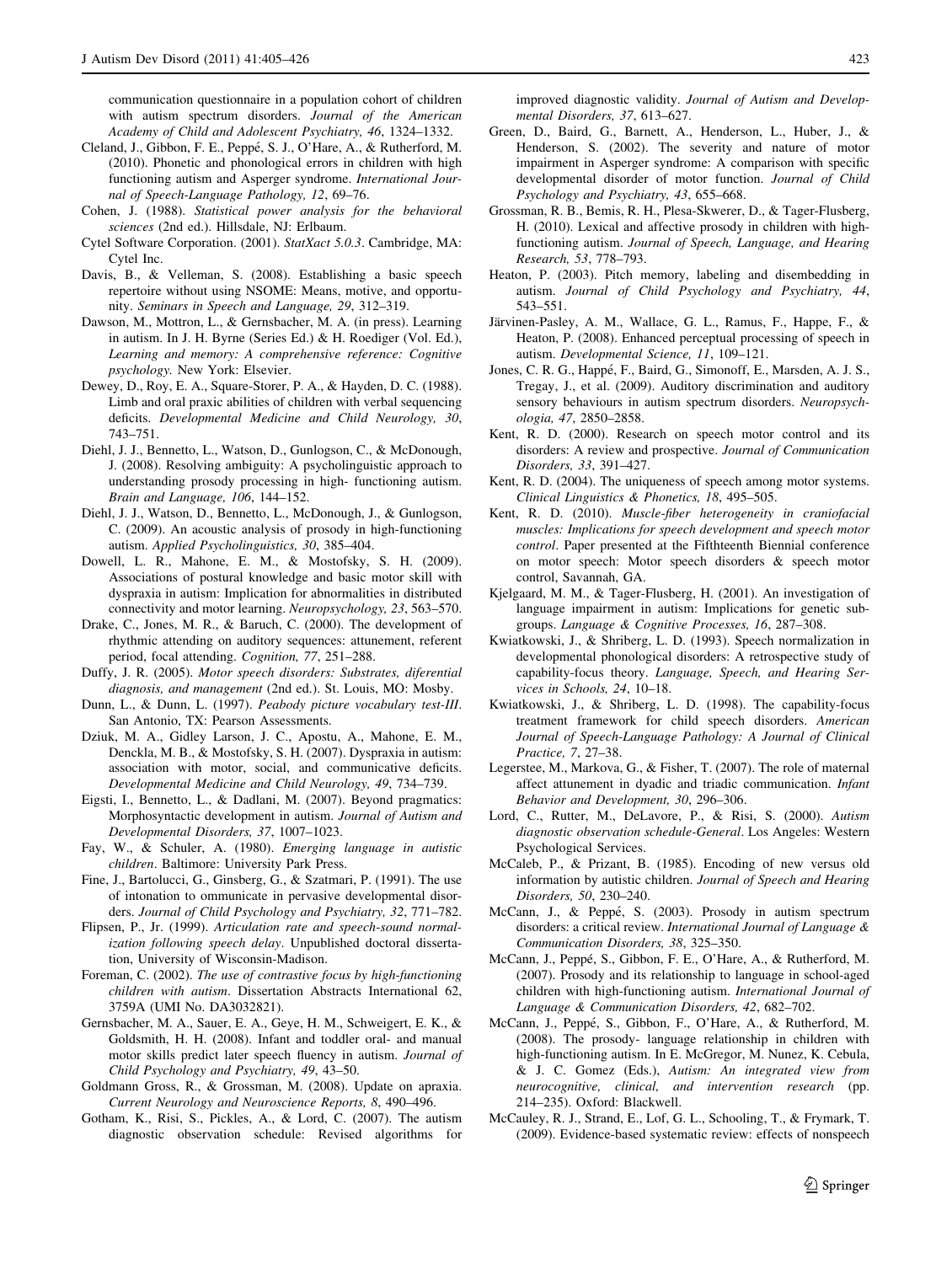<span id="page-19-0"></span>oral motor exercises on speech. American Journal of Speech-Language Pathology, 18, 343–360.

- McCleery, J. P., Tully, L., Slevc, L. R., & Schreibman, L. (2006). Consonant production patterns of young severely languagedelayed children in autism. Journal of Communication Disorders, 39, 217–231.
- McDuffie, A., Turner, L., Stone, W., Yoder, P., Wolery, M., & Ulman, T. (2007). Developmental correlates of different types of motor imitation in young children with autism spectrum disorders. Journal of Autism and Developmental Disorders, 37, 401–412.
- Mostofsky, S. H., Burgess, M. P., & Gidley Larson, J. C. (2007). Increased motor cortex white matter volume predicts motor impairment in autism. Brain, 130, 2117–2122.
- Mostofsky, S. H., Dubey, P., Jerath, V. K., Jansiewicz, E. M., Goldberg, M. C., & Denckla, M. B. (2006). Developmental dyspraxia is not limited to imitation in children with autism spectrum disorders. Journal of the International NeuropsycholologicaSociety, 12, 314–326.
- Mottron, L., Dawson, M., Soulières, I., Hubert, B., & Burack, J. A. (2006). Enhanced perceptual functioning in autism: An update, and eight principles of autistic perception. Journal of Autism and Developmental Disorders, 36, 27–43.
- Nagamani, B., Velleman, S., Andrianopoulos, Boucher, M., Thayer, L., & Kuck, A. (2009). Language-free assessment tool for motor speech disorders in difficult-to- test populations. Paper presented at the annual convention of the american speech-languagehearing association, New Orleans, LA.
- National Institute on Deafness and Other Communication Disorders (NIDCD). (2010). NIH workshop on nonverbal school-aged children with autism. Bethesda, MD.
- Ozonoff, S., Young, G. S., Goldring, S., Greiss-Hess, L., Herrera, A. M., Steele, J., et al. (2008). Gross motor development, movement abnormalities, and early identification of autism. Journal of Autism and Developmental Disorders, 38, 644–656.
- Paccia, J., & Curcio, F. (1982). Language processing and forms of immediate echolalia in autistic children. Journal of Speech and Hearing Research, 25, 42–47.
- Page, J., & Boucher, J. (1998). Motor impairments in children with autistic disorder. Child Language Teaching and Therapy, 14, 233–259.
- Paul, R., Augustyn, A., Klin, A., & Volkmar, F. (2005a). Perception and production of prosody by speakers with autism spectrum disorders. Journal of Autism and Developmental Disorders, 35, 201–220.
- Paul, R., Augustyn, A., Klin, A., Volkmar, F., & Cohen, D. (2000). Grammatical and pragmatic prosody perception in high-functioning autism. Paper presented at the 21st Annual Symposium on Research in Child Language Disorders, Madison, WI.
- Paul, R., Bianchi, N., Augustyn, A., Klin, A., & Volkmar, F. (2008). Production of syllable stress in speakers with autism spectrum disorders. Research in Autism Spectrum Disorders, 2, 110–124.
- Paul, R., Shriberg, L. D., McSweeny, J., Cicchetti, D., Klin, A., & Volkmar, F. (2005b). Brief report: Relations between prosodic performance and communication and socialization ratings in high functioning speakers with autism spectrum disorders. Journal of Autism and Developmental Disorders, 35, 861–869.
- Peppé, S., McCann, J., Gibbon, F., O'Hare, A., & Rutherford, M. (2006). Assessing prosodic and pragmatic ability in children with high-functioning autism. Journal of Pragmatics, 38, 1776–1791.
- Peppé, S., McCann, J., Gibbon, F., O'Hare, A., & Rutherford, M. (2007). Receptive and expressive prosodic ability in children with high-functioning autism. Journal of Speech, Language, and Hearing Research, 50, 1015–1028.
- Pickett, E., Pullara, O., O'Grady, J., & Gordon, B. (2009). Speech acquisition in older nonverbal individuals with autism: A review of features, methods, and prognosis. Cognitive and Behavioral Neurology, 22, 1–21.
- Poot, M., Beyer, V., Schwaab, I., Damatova, N., van't Slot, R., Protheri, J., et al. (2010). Disruption of CNTNAP2 and additional structural genome changes in a boy with speech delay and autism spectrum disorder. Neurogenetics, 11, 81–89.
- Potter, N. L., Hersh. J., Karlsson, H. B., Lohmeier, H. L., McSweeny, J. L., Reese, A., et al. (2010). Perceptual and acoustic developmental comparative data for the Madison Speech Assessment Protocol (MSAP). Manuscript in preparation.
- Potter, N. L., Kent, R. D., & Lazarus, J. A. (2009). Oral and manual force control in preschool-aged children: is there evidence for common control? Journal of Motor Behavior, 41, 66–81.
- Pronovost, W., Wakstein, M., & Wakstein, D. (1966). A longitudinal study of speech behavior and language comprehension in fourteen children diagnosed as atypical or autistic. Exceptional Children, 33, 19–26.
- Rapin, I., Dunn, M. A., Allen, D. A., Stevens, M. C., & Fein, D. (2009). Subtypes of language disorders in school-age children with autism. Developmental Neuropsychology, 34, 66–84.
- Rice, C. (2009). Prevalence of autism spectrum disorders—Autism and developmental disabilities monitoring network, United States, 2006. Morbidity and Mortality Weekly Report: Surveillance summaries, 58(SS10), 1–20 (Atlanta: Centers for Disease Control).
- Rogers, S. J. (2009). What are infant siblings teaching us about autism in infancy? Autism Research, 2, 125–137.
- Rogers, S. J., Bennetto, L., McEvoy, R., & Pennington, B. F. (1996). Imitation and pantomime in high-functioning adolescents with autism spectrum disorders. Child Development, 67, 2060–2073.
- Russo, N., Larson, C., & Kraus, N. (2009). Audio-vocal system regulation in children with autism spectrum disorders. Experimental Brain Research, 188, 111–124.
- Rutter, M., Bailey, A., & Lord, C. (2003). SCQ: The social communication questionnaire. Los Angeles, CA: Western Psychological Services.
- Rutter, M., Maywood, L., & Howlin, P. (1992). Language delay and social development. In P. Fletcher & D. Hall (Eds.), Specific speech and language disorders in children: Correlates, characteristics, and outcomes (pp. 63–78). London: Whurr.
- Samson, F., Mottron, L., Jemel, B., Belin, P., & Ciocca, V. (2006). Can spectro-temporal complexity explain the autistic pattern of performance on auditory tasks? Journal of Autism and Developmental Disorders, 36, 65–76.
- Schoen, E., Paul, R., & Chawarska, K. (2010). Vocal production in toddlers with autism spectrum disorders. In R. Paul & P. Flipsen (Eds.), Speech sound disorders in children (pp. 181–204). San Diego, CA: Plural Publishing.
- Semel, E., Wiig, E., & Secord, W. (2003). Clinical evaluation of language fundamentals-4 (CELF–4). San Antonio, TX: Harcourt Assessment.
- Sharda, M., Subhadra, T. P., Sahay, S., Nagaraja, C., Singh, L., Mishra, R., et al. (2010). Sounds of melody—Pitch patterns of speech in autism. Neuroscience Letters. doi:[10.1016/j.neulet.](http://dx.doi.org/10.1016/j.neulet.2010.04.066) [2010.04.066](http://dx.doi.org/10.1016/j.neulet.2010.04.066).
- Sheinkopf, S. J., Mundy, P., Oller, D. K., & Steffens, M. (2000). Vocal atypicalities in preverbal autistic children. Journal of Autism and Developmental Disorders, 30, 345–354.
- Shriberg, L. D. (1994). Five subtypes of developmental phonological disorders. Clinics in Communication Disorders, 4(1), 38–53.
- Shriberg, L. D. (2010a). Apraxia of speech and nonverbal schoolaged children with autism. Paper presented at the NIH workshop on nonverbal school-aged children with autism, Bethesda, MD.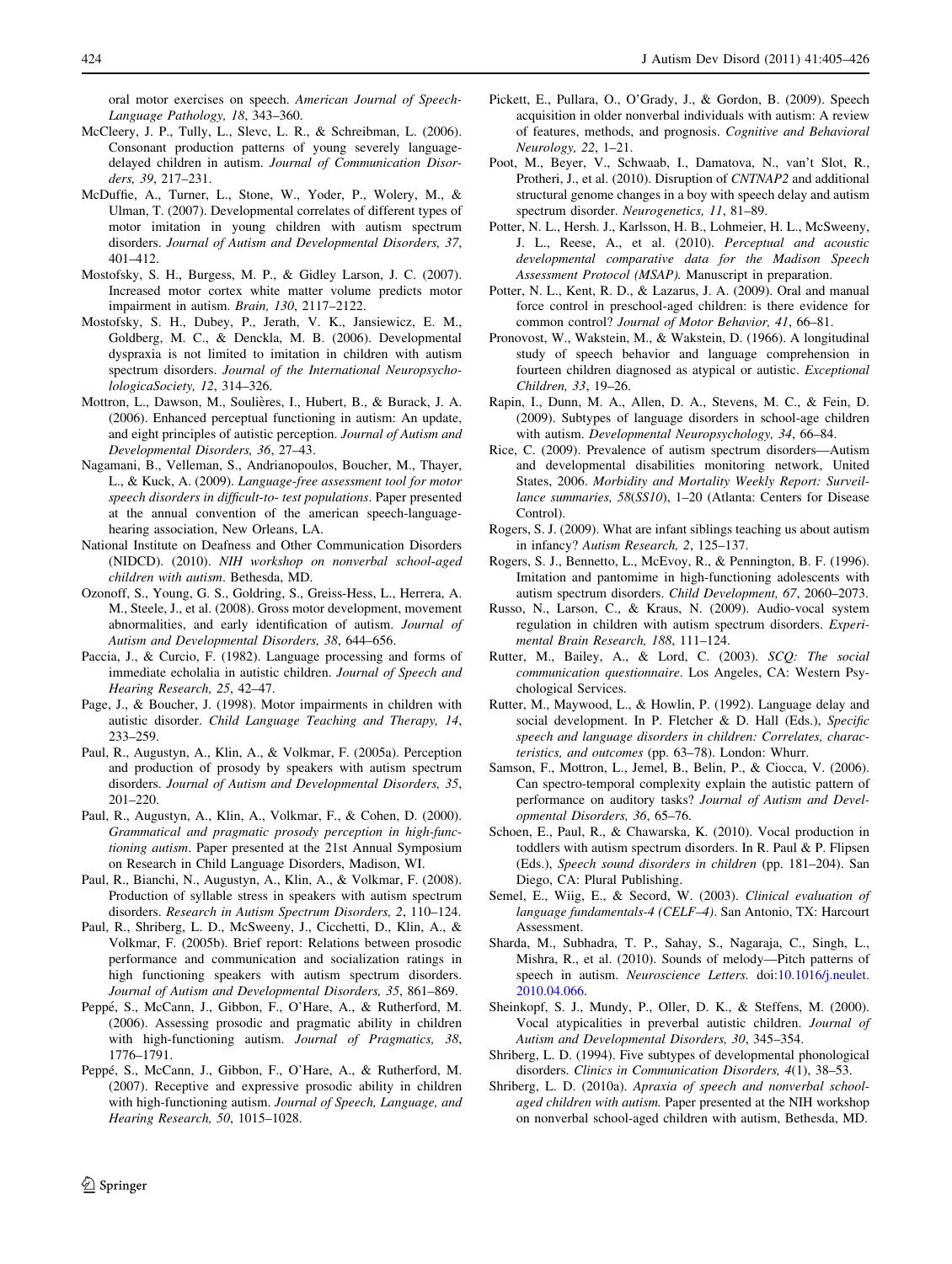- <span id="page-20-0"></span>Shriberg, L. D. (2010b). Childhood speech sound disorders: From post-behaviorism to the post- genomic era. In R. Paul & P. Flipsen (Eds.), Speech sound disorders in children (pp. 1–34). San Diego, CA: Plural Publishing.
- Shriberg, L. D. (2010c). Speech and genetic substrates of Childhood Apraxia of Speech. Paper presented at the fifthteenth biennial conference on motor speech: Motor speech disorders & speech motor control, Savannah, GA.
- Shriberg, L. D., Allen, C. T., McSweeny, J. L., & Wilson, D. L. (2001a). PEPPER: Programs to examine phonetic and phonologic evaluation records [Computer software]. Madison, WI: Waisman Center Research Computing Facility, University of Wisconsin-Madison.
- Shriberg, L. D., Ballard, K. J., Tomblin, J. B., Duffy, J. R., Odell, K. H., & Williams, C. A. (2006). Speech, prosody, and voice characteristics of a mother and daughter with a 7;13 translocation affecting FOXP2. Journal of Speech, Language, and Hearing Research, 49, 500–525.
- Shriberg, L. D., Campbell, T. F., Karlsson, H. B., Brown, R. L., McSweeny, J. L., & Nadler, C. J. (2003). A diagnostic marker for childhood apraxia of speech: The lexical stress ratio. Clinical Linguistics and Phonetics, 17, 549–574.
- Shriberg, L. D., Fourakis, M., Hall, S., Karlsson, H. K., Lohmeier, H. L, McSweeny, J., et al. (2010a). Extensions to the speech disorders classification system (SDCS). Clinical Linguistics & Phonetics, 24, 795–824.
- Shriberg, L. D., Fourakis, M., Hall, S., Karlsson, H. K., Lohmeier, H. L, McSweeny, J., et al. (2010b). Perceptual and acoustic reliability estimates for the speech disorders classification system (SDCS). Clinical Linguistics & Phonetics, 24, 825–846.
- Shriberg, L. D., Jakielski, K. J., & El-Shanti, H. (2008). Breakpoint localization using array—CGH in three siblings with an unbalanced 4q:16q translocation and Childhood Apraxia of Speech (CAS). American Journal of Medical Genetics: Part A, 146A, 2227–2233.
- Shriberg, L. D., Jakielski, K. J., Raca, G., Laffin, J. J. S., Jackson, C. A., & Rice, G. M. (2010c). Speech, prosody, and voice characteristics of a mother and son with apraxia of speech associated with a disruption in FOXP2. Manuscript in preparation.
- Shriberg, L. D., & Kent, R. D. (2005). Clinical phonetics (3rd ed.). Boston: Allyn & Bacon.
- Shriberg, L. D., & Kwiatkowski, J. (1985). Continuous speech sampling for phonologic analyses of speech-delayed children. Journal of Speech and Hearing Disorders, 50, 323–334.
- Shriberg, L. D., & Kwiatkowski, J. (1994). Developmental phonological disorders I: A clinical profile. Journal of Speech and Hearing Research, 37, 1100–1126.
- Shriberg, L. D., Kwiatkowski, J., Best, S., Hengst, J., & Terselic-Weber, B. (1986). Characteristics of children with phonologic disorders of unknown origin. Journal of Speech and Hearing Disorders, 51, 140–161.
- Shriberg, L. D., Kwiatkowski, J., & Rasmussen, C. (1990). The prosody-voice screening profile. Tucson, AZ: Communication Skill Builders.
- Shriberg, L. D., Lohmeier, H. L., Campbell, T. F., Dollaghan, C. A., Green, J. R., & Moore, C. A. (2009). A nonword repetition task for speakers with misarticulations: The syllable repetition task (SRT). Journal of Speech, Language, and Hearing Research, 52, 1189–1212.
- Shriberg, L. D., Paul, R., McSweeny, J. L., Klin, A., Volkmar, F. R., & Cohen, D. J. (2001b). Speech and prosody characteristics of adolescents and adults with high functioning autism and Asperger syndrome. Journal of Speech, Language, and Hearing Research, 44, 1097–1115.
- Shriberg, L. D., Potter, N. L., & Strand, E. A. (in press). Prevalence and phenotype of Childhood Apraxia of Speech in youth with galactosemia. Journal of Speech, Language, and Hearing Research.
- Shriberg, L. D., Tomblin, J. B., & McSweeny, J. L. (1999). Prevalence of speech delay in 6-year-old children and comorbidity with language impairment. Journal of Speech, Language, and Hearing Research, 42, 1461–1481.
- Smith, A. (2006). Speech motor development: Integrating muscles, movements, and linguistic units. Journal of Communication Disorders, 39, 331–349.
- Smith, S. (2007). Genes, language development and language disorders. Mental Retardation and Developmental Disabilities Research Reviews, 13, 96–105.
- Smith, I. M., & Bryson, S. E. (1994). Imitation and action in autism: A critical review. Psychological Bulletin, 116, 259–273.
- Sparrow, S., Cicchetti, D., & Balla, D. (2005). Vineland adaptive behavior scales-II (VABS-II). San Antonio, TX: Pearson Assessments.
- Strand, E., McCauley, R. J., Weigand, S. D., Stoeckel, R. E., & Baas, B. S. (2010). Dynamic assessment of apraxia of speech in children: Validity and reliability evidence for the DEMSS. Manuscript submitted for publication.
- Szajnberg, N. M., Skrinjaric, J., & Moore, A. (1989). Affect attunement, attachment, temperament, and zygosity: a twin study. Journal of the American Academy of Child and Adolescent Psychiatry, 28, 249–253.
- Tager-Flusberg, H. (1981). On the nature of linguistic functioning in early infantile autism. Journal of Autism and Developmental Disorders, 11, 45–56.
- Tager-Flusberg, H. (2009). Atypical language development: Autism and other neurodevelopmental disorders. In E. Hoff & M. Schatz. Blackwell handbook of language development (pp 432–452). Oxford: Blackwell.
- Tager-Flusberg, H., & Joseph, R. M. (2003). Identifying neurocognitive phenotypes in autism. Philosophical Transactions of the Royal Society of London, Series B(358), 303–314.
- Tager-Flusberg, H., Paul, R., & Lord, C. (2005). Communication in autism. In F. Volkmar, A. Klin, R. Paul, & D. Cohen (Eds.) Handbook of autism and pervasive developmental disorders (3rd ed., pp. 335–364). New York: Wiley.
- Thurber, C., & Tager-Flusberg, H. (1993). Pauses in the narratives produced by autistic, mentally-retarded, and normal children as an index of cognitive demand. Journal of Autism and Developmental Disorders, 23, 309–322.
- van der Merwe, A. (2009). A theoretical framework for the characterization of pathological speech sensorimotor control. In M. R. McNeil (Ed.), Clinical management of sensorimotor speech disorders (2nd ed., pp. 3–18). New York: Thieme Medical Publishers.
- van Santen, J. P. H., Prud'hommeaux, E. T., & Black, L. M. (2009). Automated assessment of prosody production. Speech Communication, 51, 1082–1097.
- van Santen, J. P. H., Prud'hommeaux, E. T., Black, L. M., & Mitchell, M. (2010). Computational prosodic markers for autism. Autism, 14, 215–236.
- Velleman, S. L., Andrianopoulos, M., Boucher, M., Perkins, J. J., Averback, K. E., Currier, A. R., et al. (2010). Motor speech disorders in children with autism. In R. Paul & P. Flipsen (Eds.), Speech sound disorders in children (pp. 141–180). San Diego, CA: Plural Publishing.
- Vernes, S. C., Newbury, D. F., Abrahams, B. S., Winchester, L., Nicod, J., Groszer, M., et al. (2008). A functional genetic link between distinct developmental language disorders. The New England Journal of Medicine, 359, 2381–2383.